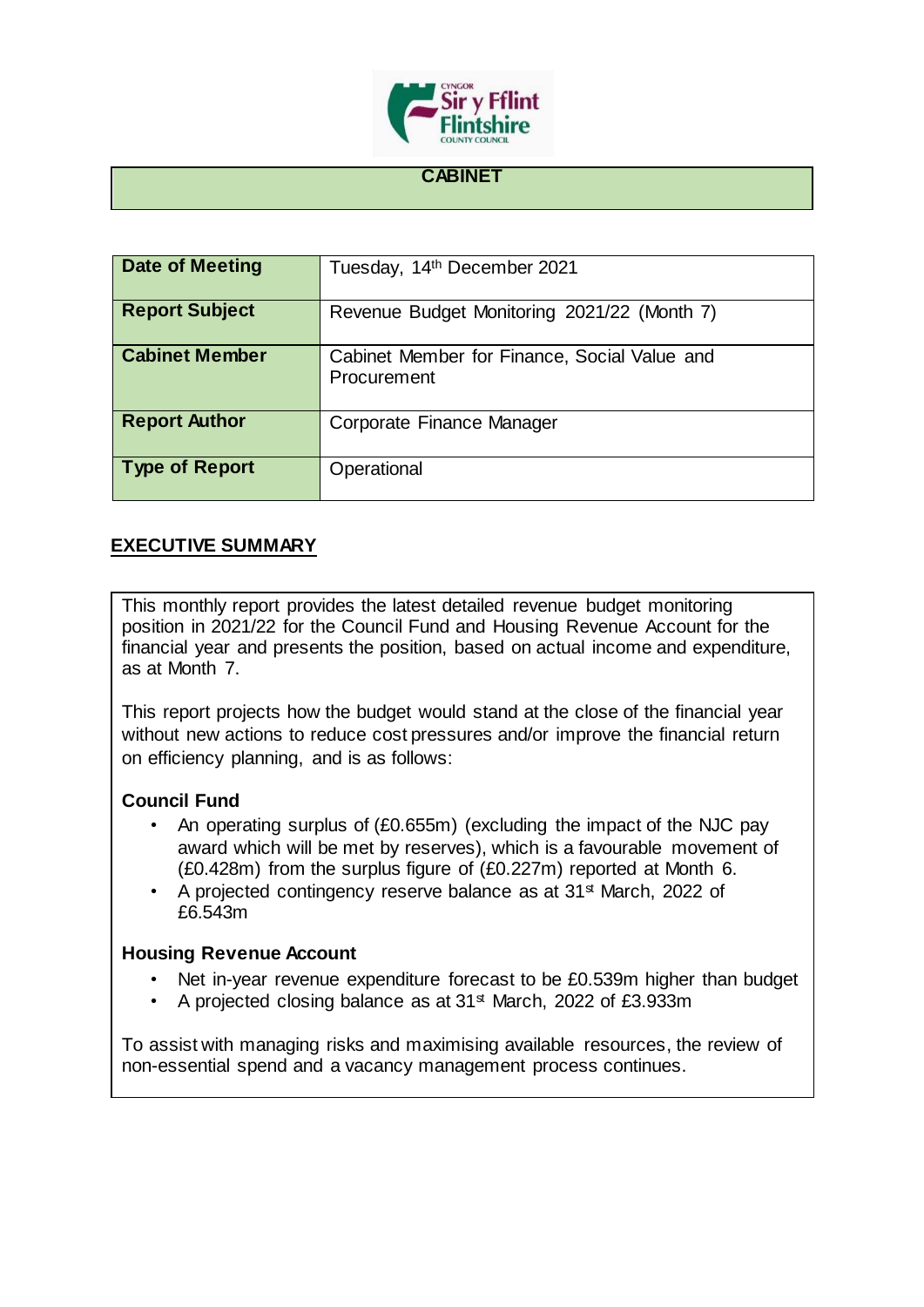|   | <b>RECOMMENDATIONS</b>                                                                                                                                                 |
|---|------------------------------------------------------------------------------------------------------------------------------------------------------------------------|
|   | To consider the report and the estimated financial impact on the 2021/22<br>budget.                                                                                    |
| 2 | To approve a budget virement of £2.731m for Centralised Utility Costs from the Housing & Assets Portfolio to Central and Corporate Finance<br>(paragraph 1.06 refers). |

# **REPORT DETAILS**

| 1.00 | <b>EXPLAINING THE REVENUE BUDGET MONITORING 2021/22</b>                                                                                                                                                                                                                                 |                                        |                                          |                                            |  |
|------|-----------------------------------------------------------------------------------------------------------------------------------------------------------------------------------------------------------------------------------------------------------------------------------------|----------------------------------------|------------------------------------------|--------------------------------------------|--|
| 1.01 | <b>Council Fund Projected Position</b>                                                                                                                                                                                                                                                  |                                        |                                          |                                            |  |
|      | The projected year end position, without mitigation to reduce cost<br>pressures and improve the yield on efficiency planning, is as follows:                                                                                                                                            |                                        |                                          |                                            |  |
|      | An operating surplus of (£0.655m) (excluding the impact of the NJC<br>$\bullet$<br>pay award which will be met by reserves)                                                                                                                                                             |                                        |                                          |                                            |  |
|      | A projected contingency reserve available balance as at 31 March<br>$\bullet$<br>2022 of £6.543m.                                                                                                                                                                                       |                                        |                                          |                                            |  |
|      | To assist with managing risks and maximising available resources, the<br>review of non-essential spend and a vacancy management process<br>continues.                                                                                                                                   |                                        |                                          |                                            |  |
|      | Our ability to mitigate financial risks arising from the pandemic largely<br>depends on the continuation of funds for hardship and income loss by<br>Welsh Government which has previously been confirmed to March 2022,<br>although does include some changes to eligibility criteria. |                                        |                                          |                                            |  |
| 1.02 | <b>Table 1. Projected Position by Portfolio</b>                                                                                                                                                                                                                                         |                                        |                                          |                                            |  |
|      | The table below shows the projected position by portfolio:                                                                                                                                                                                                                              |                                        |                                          |                                            |  |
|      | <b>Portfolio/Service Area</b>                                                                                                                                                                                                                                                           | <b>Approved</b><br><b>Budget</b><br>£m | <b>Projected</b><br><b>Outturn</b><br>£m | In-Year<br>Over/<br>(Under)<br>spend<br>£m |  |
|      | <b>Social Services</b>                                                                                                                                                                                                                                                                  | 70.627                                 | 70.816                                   | 0.189                                      |  |
|      | Out of County Placements                                                                                                                                                                                                                                                                | 12.921                                 | 13.708                                   | 0.787                                      |  |
|      | Education & Youth                                                                                                                                                                                                                                                                       | 9.030                                  | 8.610                                    | (0.420)                                    |  |
|      |                                                                                                                                                                                                                                                                                         |                                        |                                          |                                            |  |
|      | <b>Schools</b>                                                                                                                                                                                                                                                                          | 101.937                                | 101.937                                  | 0.000                                      |  |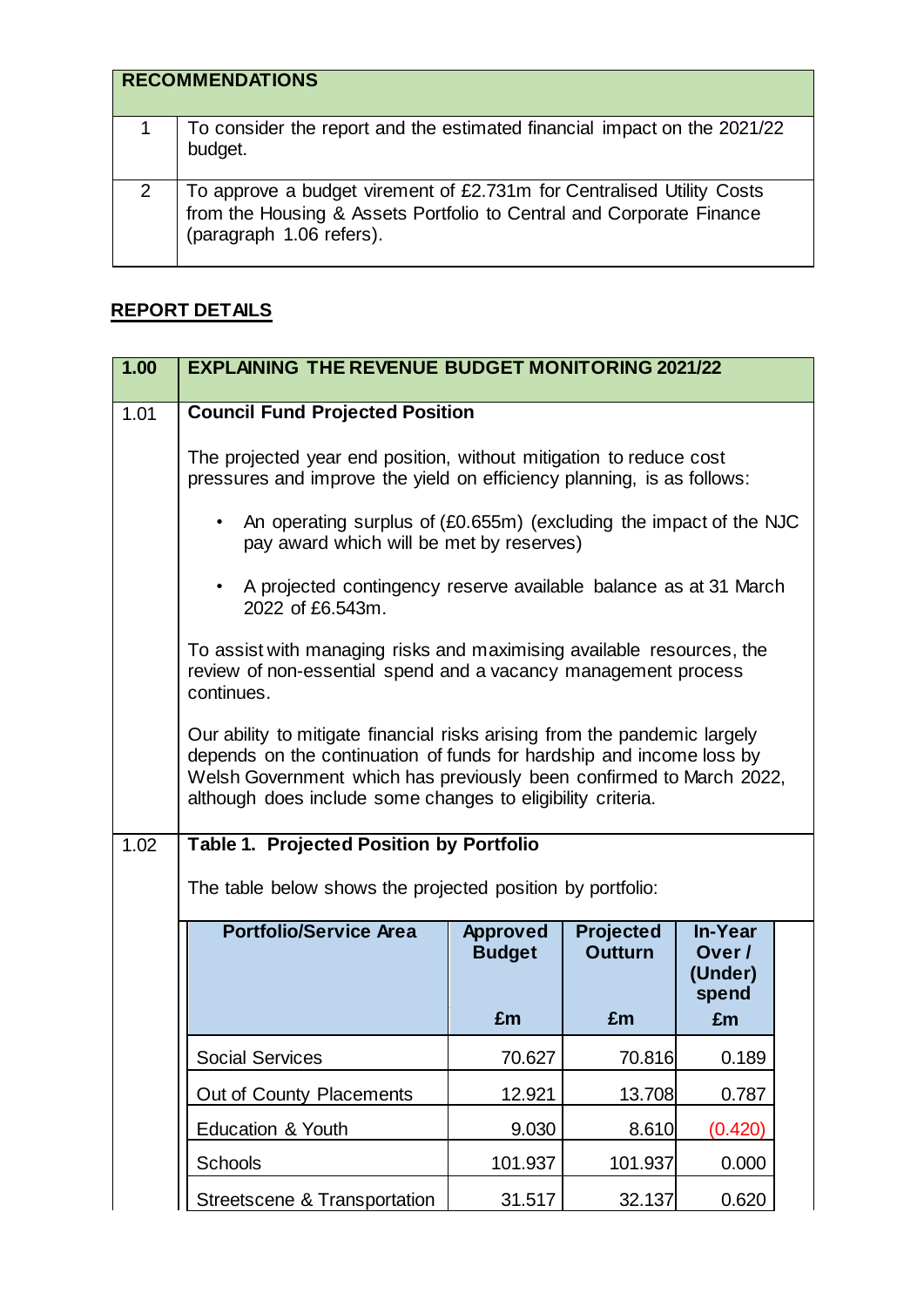| 10.233<br>4.648<br>17.162<br>2.350<br>26.241<br>297.457 | 9.594<br>4.617<br>16.688<br>2.193<br>26.038<br>296.802 | (0.234)<br>(0.639)<br>(0.031)<br>(0.475)<br>(0.157)<br>(0.203) |
|---------------------------------------------------------|--------------------------------------------------------|----------------------------------------------------------------|
|                                                         |                                                        |                                                                |
|                                                         |                                                        |                                                                |
|                                                         |                                                        |                                                                |
|                                                         |                                                        |                                                                |
|                                                         |                                                        |                                                                |
|                                                         |                                                        |                                                                |
| 4.631                                                   | 4.397                                                  |                                                                |
|                                                         |                                                        | (0.092)                                                        |
|                                                         |                                                        | 6.160<br>6.068                                                 |

| 1.03 | The reasons for the favourable net movement of (£0.428m) from the<br>previous month are shown in Appendix 1. The reasons for the overall<br>projected variances are summarised within Appendix 2 showing the detail<br>of all variances over £0.050m and a summary of minor variances for each<br>portfolio. |
|------|--------------------------------------------------------------------------------------------------------------------------------------------------------------------------------------------------------------------------------------------------------------------------------------------------------------|
|      | <b>Significant Movements from Month 6</b>                                                                                                                                                                                                                                                                    |
| 1.04 | Social Services (£0.106m)                                                                                                                                                                                                                                                                                    |
|      | The net favourable movement in the projected overspend is as a result of :                                                                                                                                                                                                                                   |
|      | Adults of Working Age                                                                                                                                                                                                                                                                                        |
|      | Increased care package costs £0.068m                                                                                                                                                                                                                                                                         |
|      | <b>Children's Services</b>                                                                                                                                                                                                                                                                                   |
|      | Increased funding through the Children's Community Grant (CCG)<br>has enabled a Team Manager post previously funded from base<br>budget allocation, to be grant funded (£0.053m)                                                                                                                             |
|      | The Safe Accommodation Grant £0.065m has been reallocated<br>$\bullet$<br>from Family Support to the Leaving Care Budget                                                                                                                                                                                     |
|      | Welsh Government Family Intervention Grant is included within the<br>$\bullet$<br>projected outturn (£0.056m)                                                                                                                                                                                                |
|      | Increased CCG funding has been included for the Flintshire Family<br>$\bullet$<br>Project (£0.067m)                                                                                                                                                                                                          |
|      | Minor movements across the Portfolio account for the remainder (£0.063m).                                                                                                                                                                                                                                    |
| 1.05 | Out of County Placements (£0.064m)                                                                                                                                                                                                                                                                           |
|      | The favourable movement in the projected overspend relates to:                                                                                                                                                                                                                                               |
|      | Children's Services (£0.030m) – net impact of recent placement changes                                                                                                                                                                                                                                       |
|      | Education & Youth (£0.034m) $-$ impact of placement ending                                                                                                                                                                                                                                                   |
|      |                                                                                                                                                                                                                                                                                                              |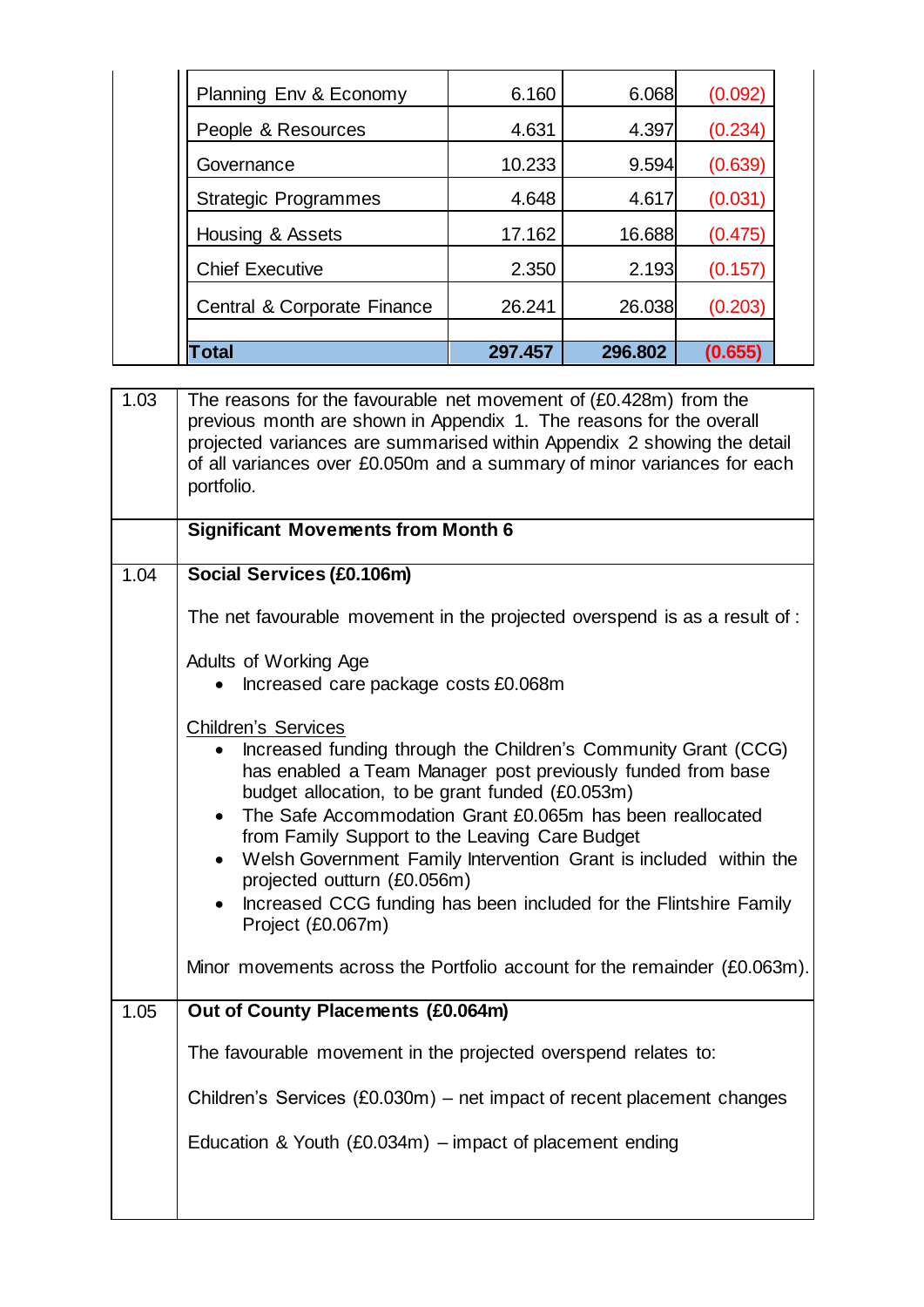| 1.06 | Housing & Assets (£0.093m)                                                                                                                                                                                                                                                                                                                                                                                                                                                        |
|------|-----------------------------------------------------------------------------------------------------------------------------------------------------------------------------------------------------------------------------------------------------------------------------------------------------------------------------------------------------------------------------------------------------------------------------------------------------------------------------------|
|      | The net favourable movement relates to centralised costs (£0.089m)<br>following further reduced consumption in gas, water and electricity. This will<br>be closely monitored over the winter period.                                                                                                                                                                                                                                                                              |
|      | Minor movements across the Portfolio account for the remainder $(£0.004m)$                                                                                                                                                                                                                                                                                                                                                                                                        |
|      | <b>Budget Virement</b><br>In 2018/19, a number of property related budgets for energy costs, NDR,<br>and water charges were centralised and transferred to the Housing &<br>Assets portfolio. As the portfolio has no direct control on this expenditure it<br>is recommended that these budgets are more appropriately reported within<br>the Central and Corporate Finance budget.                                                                                              |
| 1.07 | <b>Chief Executives (£0.064m)</b>                                                                                                                                                                                                                                                                                                                                                                                                                                                 |
|      | The favourable movement is a result of an adjustment to staff recharges to<br>Housing Revenue Account (£0.064m)                                                                                                                                                                                                                                                                                                                                                                   |
| 1.08 | <b>Tracking of In-Year Risks and Emerging Issues</b>                                                                                                                                                                                                                                                                                                                                                                                                                              |
|      | Members were made aware when setting the budget that there were a<br>number of open risks that would need to be kept under close review. An<br>update on these is provided below.                                                                                                                                                                                                                                                                                                 |
| 1.09 | <b>Council Tax Income</b>                                                                                                                                                                                                                                                                                                                                                                                                                                                         |
|      | 66.46% of Council Tax has been collected up to month 7 and the outturn<br>'in-year' collection rate is anticipated to be 97.6% by 31 <sup>st</sup> March 2022.                                                                                                                                                                                                                                                                                                                    |
|      | Collection levels, along with write off levels, continue to be tracked on a<br>monthly basis.                                                                                                                                                                                                                                                                                                                                                                                     |
| 1.10 | Pay Award (Teacher and Non Teacher)                                                                                                                                                                                                                                                                                                                                                                                                                                               |
|      | Based on the UK Government position on public sector pay no general<br>provision was included in the 2021/22 budget other than funding to reflect<br>the intention to provide for those staff earning less than £0.024m.                                                                                                                                                                                                                                                          |
|      | NJC (Green Book)<br>National negotiations are ongoing and the initial offer by Employers of a<br>1.5% uplift would add a minimum further £0.160m to the pay bill for<br>schools and £0.799m for non-schools. In the absence of any further<br>funding being made available this will need to be met from the<br>Contingency Reserve and built into the base budget from 2022/23. This<br>offer has been increased to 1.75% which will further increase the impact<br>on reserves. |
|      | <b>Teachers</b><br>The September 2021 national pay award for Teachers has now been<br>confirmed at 1.75% which adds a further £0.737m to the pay bill for<br>schools in 2021/22, with the full year impact in 2022/23 being                                                                                                                                                                                                                                                       |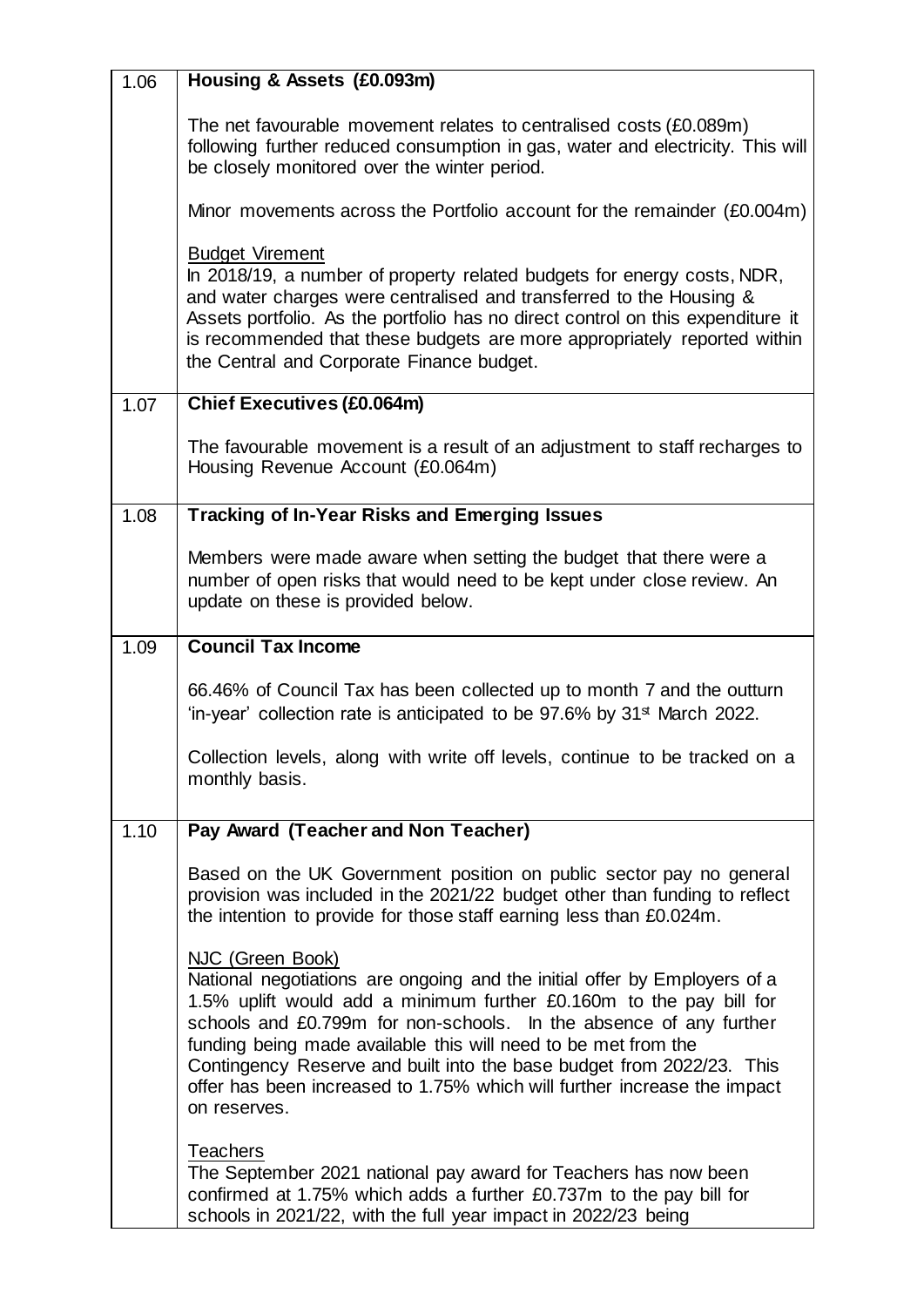|      | £1.282m. The Minister for Education in announcing the pay award, also<br>confirmed additional funding of £6.4m across Wales to support the cost of<br>the pay award in schools. The Council's share of the allocation is £0.304m<br>for schools and £0.019m for Post 16. This additional funding will fund the<br>pay award in part and as in previous years the Council will share the<br>shortfall in costs in 2021/22 of £0.414m equally with schools and this is<br>now reflected in Appendix 4. |
|------|------------------------------------------------------------------------------------------------------------------------------------------------------------------------------------------------------------------------------------------------------------------------------------------------------------------------------------------------------------------------------------------------------------------------------------------------------------------------------------------------------|
| 1.11 | <b>Council Tax Reduction Scheme</b>                                                                                                                                                                                                                                                                                                                                                                                                                                                                  |
|      | Based on current demand, costs are currently projected to be within<br>budget although the position continues to be monitored closely<br>following recent changes to Universal Credit and the UK Government<br>furlough scheme ending.                                                                                                                                                                                                                                                               |
| 1.12 | <b>Social Care Grant Funding</b>                                                                                                                                                                                                                                                                                                                                                                                                                                                                     |
|      | Welsh Government have made an additional funding announcement for<br>Social Care and Health totalling £42.72m across Wales. The grant will<br>support Children's Services, Integrated Health and Social Care, unpaid<br>carer direct payments, early intervention and prevention, along with<br>improved advertising and recruitment for social care. This has increased<br>the Social Care Recovery Fund 2021-22 allocation for the Council from<br>£1.733m to £2.772m.                             |
| 1.13 | <b>Other Tracked Risks</b>                                                                                                                                                                                                                                                                                                                                                                                                                                                                           |
|      | In addition, there are a number of risks being tracked that may be subject<br>to change and these are summarised below:                                                                                                                                                                                                                                                                                                                                                                              |
| 1.14 | <b>Medium Term Financial Strategy (MTFS) Impact</b>                                                                                                                                                                                                                                                                                                                                                                                                                                                  |
|      |                                                                                                                                                                                                                                                                                                                                                                                                                                                                                                      |
|      | Stage 1 of the Budget Process 2022/23 was concluded in July and an<br>additional budget requirement of £16.750m was reported to Cabinet and<br>Corporate Resources Overview and Scrutiny Committee.                                                                                                                                                                                                                                                                                                  |
|      | Stage 2 of the budget process was undertaken through September and<br>October with feedback from all Overview and Scrutiny Committees reported<br>to Cabinet and this Committee in October. The additional<br>budget<br>requirement had risen to £18m at this time partly due to the recent<br>announcement of increases to National Insurance employer contributions.                                                                                                                               |
|      | Stage 3 will be undertaken following receipt of the Welsh Government<br>Provisional Settlement which is due to be received on 21 <sup>st</sup> December.                                                                                                                                                                                                                                                                                                                                             |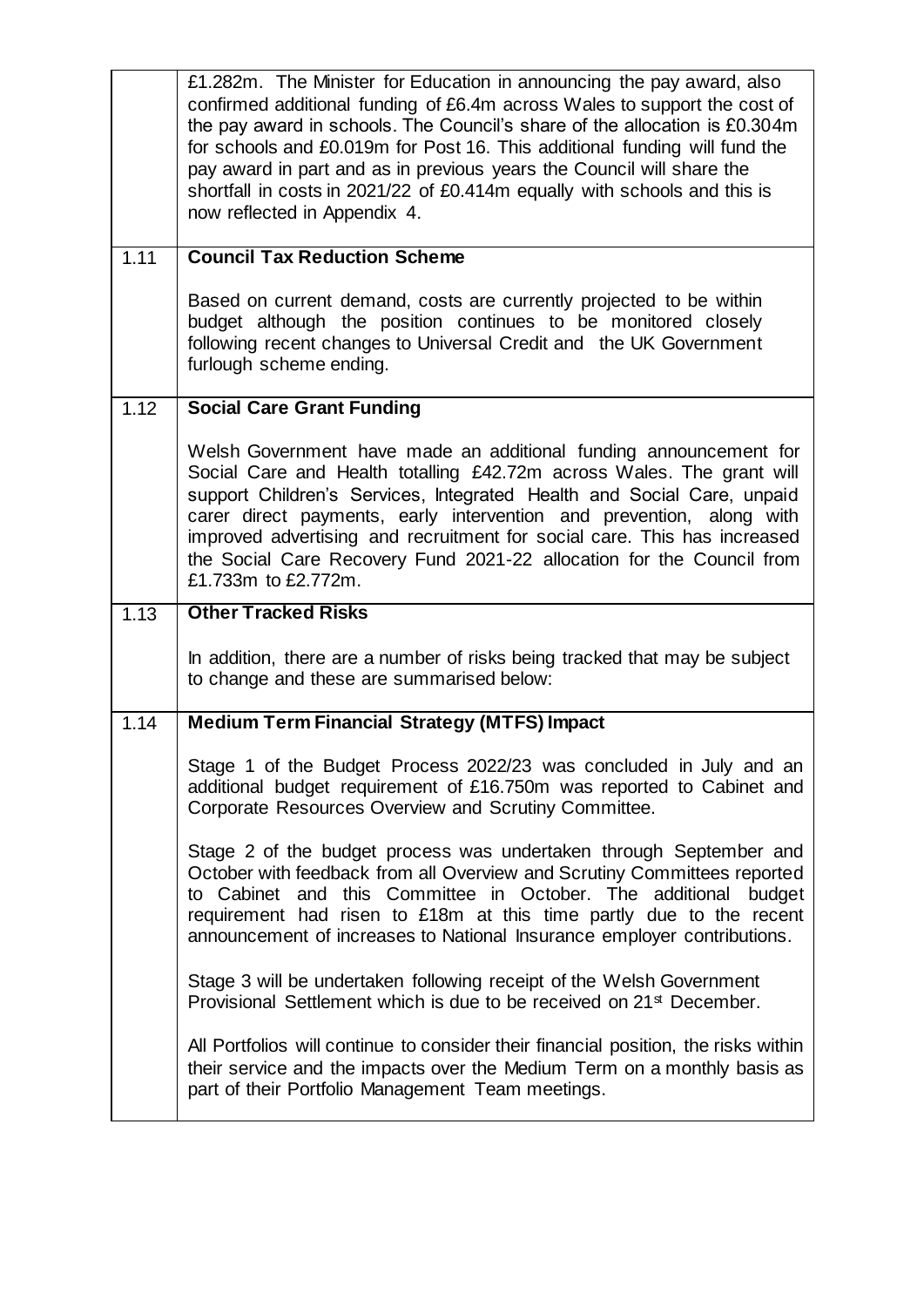| 1.15 | <b>Out of County Placements</b>                                                                                                                                                                                                                                                                                                                |
|------|------------------------------------------------------------------------------------------------------------------------------------------------------------------------------------------------------------------------------------------------------------------------------------------------------------------------------------------------|
|      | There continues to be significant pressure on this volatile budget arising<br>from the full year impacts of new placements made during 2020/21,<br>including several new high cost placements which were agreed in March<br>after the budget for 2021/22 had been set.                                                                         |
|      | A contribution of £0.500m has been made from the Social Care Recovery<br>Fund which leaves a projected overspend of £0.787m for the remainder of<br>the year. However, this is likely to increase with another 5 months of the<br>year remaining.                                                                                              |
|      | In addition, there is a further £0.150m from the Social Care Recovery<br>Fund which has been earmarked for Out of County Placements as a<br>contingency amount which can be allocated later in the financial year.                                                                                                                             |
| 1.16 | <b>Homelessness</b>                                                                                                                                                                                                                                                                                                                            |
|      | There is a risk that demands on the service will continue to increase with<br>the impacts of removal of restrictions on landlords to seek repossessions.                                                                                                                                                                                       |
|      | In addition, the economic impacts on residents in the rented sector and<br>owner occupiers following the end of the furlough scheme continue to<br>cause concern.                                                                                                                                                                              |
|      | There is additional support in place with strategic use of the increased<br>Housing Support Grant funding, but this may still not be sufficient.                                                                                                                                                                                               |
|      |                                                                                                                                                                                                                                                                                                                                                |
| 1.17 | <b>Achievement of Planned In-Year Efficiencies</b>                                                                                                                                                                                                                                                                                             |
|      | The 2021/22 budget contains £2.363m of specific efficiencies which are<br>tracked and monitored throughout the year. In 2020/21 the level of<br>efficiency achievement was 100% which was an improvement on the 90%<br>achieved during the previous year. The Council aims to achieve a 95% rate<br>in 2021/22 as reflected in the MTFS KPI's. |
|      | The current assessment of the efficiencies to be achieved in 2021/22<br>shows that 100% of the efficiencies will be achieved. The risk remains that<br>any under-achievement of efficiencies will have a negative impact on the<br>2021/22 budget. Further details on the current status on efficiencies can<br>be seen in Appendix 3.         |
| 1.18 | <b>Emergency Funding</b>                                                                                                                                                                                                                                                                                                                       |
|      | The Local Government Hardship fund was initially allocated £206.6m to<br>support local government for the first six months of 2021-22 in the Welsh<br>Government Final Budget 2021-22. In addition £23.3m was allocated to<br>support free school meals during the school holidays.                                                            |

7

r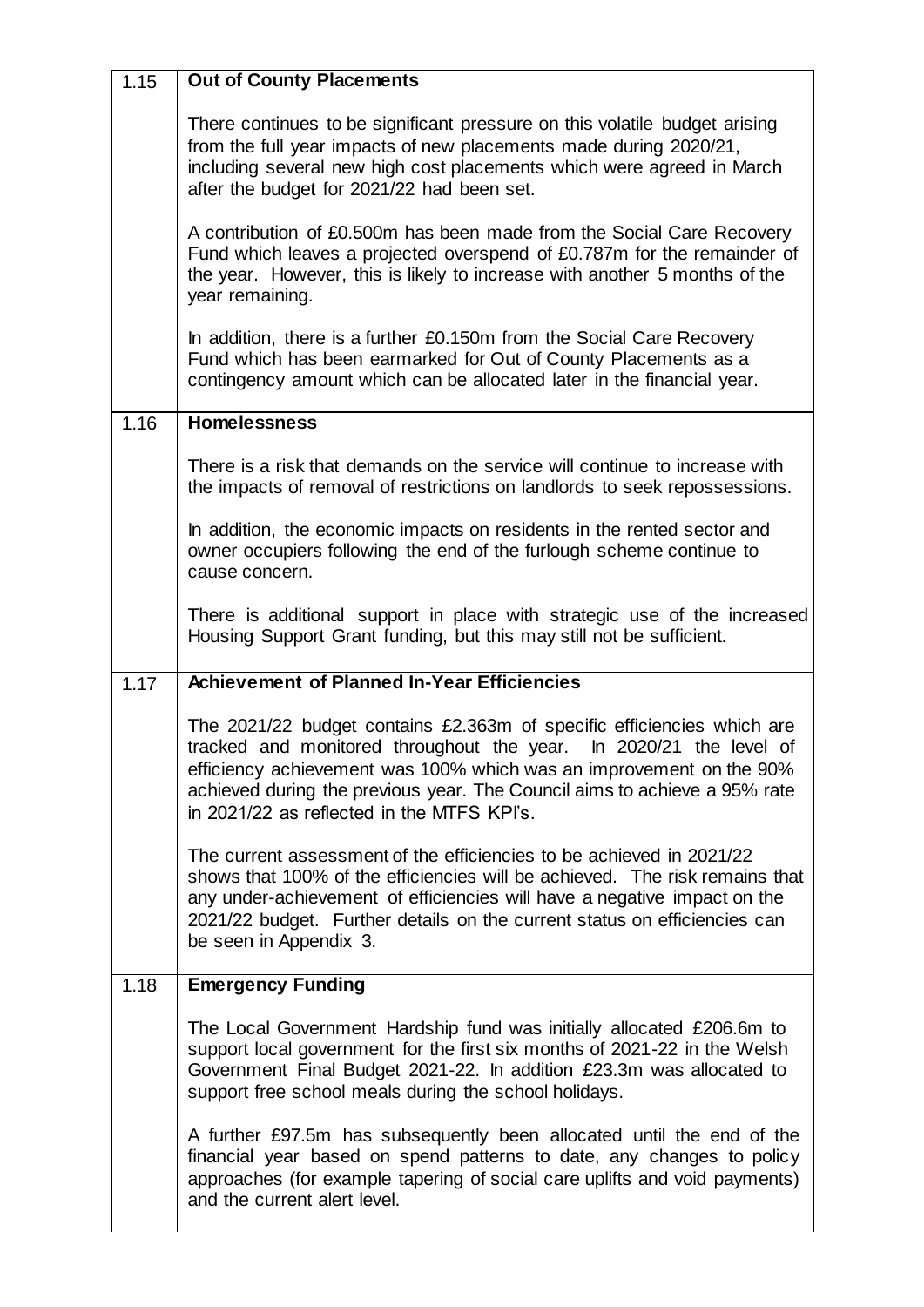|      | The Principles and Guidance for the Hardship Fund have been revised by<br>WG from 1 <sup>st</sup> October with changes impacting on eligibility for various<br>service areas including schools costs, additional waste tonnages (reduced<br>to 50%) and vehicle costs due to social distancing being removed from<br>eligibility altogether. Costs for additional cover where staff are off sick due<br>to COVID or self-isolating are eligible until December, pending further<br>review. The potential significant impacts of this will be reflected in future<br>reports, although where able mitigating actions will be put in place. |
|------|-------------------------------------------------------------------------------------------------------------------------------------------------------------------------------------------------------------------------------------------------------------------------------------------------------------------------------------------------------------------------------------------------------------------------------------------------------------------------------------------------------------------------------------------------------------------------------------------------------------------------------------------|
|      | During 2021/22 to date, additional cost claims for April to October have<br>totalled £6.192m and Quarter 1 and 2 Income Loss claims were £1.096m<br>(which include claims for Aura, Newydd and Cambrian Aquatics).                                                                                                                                                                                                                                                                                                                                                                                                                        |
| 1.19 | <b>Unearmarked Reserves</b>                                                                                                                                                                                                                                                                                                                                                                                                                                                                                                                                                                                                               |
|      | The final level of Council Fund Contingency Reserve brought forward into<br>2021/22 was £5.973m as detailed in the 2020/21 outturn report.<br>However, this increased to £6.444m when taking account of the<br>budgeted contribution to Reserves in the 2021/22 budget. This is the<br>amount available for general purposes following the set-aside of £3.0m<br>for a COVID-19 Emergency Funding.                                                                                                                                                                                                                                        |
|      | However, there will be a requirement to meet the unfunded impacts of the<br>pay awards from the Contingency Reserve as detailed in para 1.10<br>following the outcome of the national pay award negotiations.                                                                                                                                                                                                                                                                                                                                                                                                                             |
|      | Taking into account the projected in-year position and previously agreed<br>allocations the amount remaining within the Contingency Reserve is<br>£6.543m (prior to the impact of NJC pay award) (Appendix 4).                                                                                                                                                                                                                                                                                                                                                                                                                            |
|      | The £3m emergency ring-fenced fund would have an amount of £2.009m<br>remaining after allowing for currently known ineligible items. However,<br>there are still a number of holding items and income loss claims still<br>being considered by the Grants Panel. In addition, the impacts of the<br>grant eligibility criteria changing from the 1 <sup>st</sup> October will also need to be<br>factored in.                                                                                                                                                                                                                             |
| 1.20 | <b>Housing Revenue Account</b>                                                                                                                                                                                                                                                                                                                                                                                                                                                                                                                                                                                                            |
|      | The 2020/21 Outturn Report to Cabinet on 13 July 2021 showed an un-<br>earmarked closing balance at the end of 2020/21 of £5.039m and a<br>closing balance of earmarked reserves of £1.869m.                                                                                                                                                                                                                                                                                                                                                                                                                                              |
| 1.21 | The 2021/22 budget for the HRA is £37.825m which includes a movement<br>of £0.566m to reserves.                                                                                                                                                                                                                                                                                                                                                                                                                                                                                                                                           |
| 1.22 | The favourable movement this month of $(£0.216m)$ is as a result of :                                                                                                                                                                                                                                                                                                                                                                                                                                                                                                                                                                     |
|      | Reduction in the top up of Bad Debt Provision (£0.153m)<br>٠<br>Additional Affordable Housing Grant (AHG) Allocation (£0.053m)                                                                                                                                                                                                                                                                                                                                                                                                                                                                                                            |
|      | Minor movements account for the remainder (£0.010m)                                                                                                                                                                                                                                                                                                                                                                                                                                                                                                                                                                                       |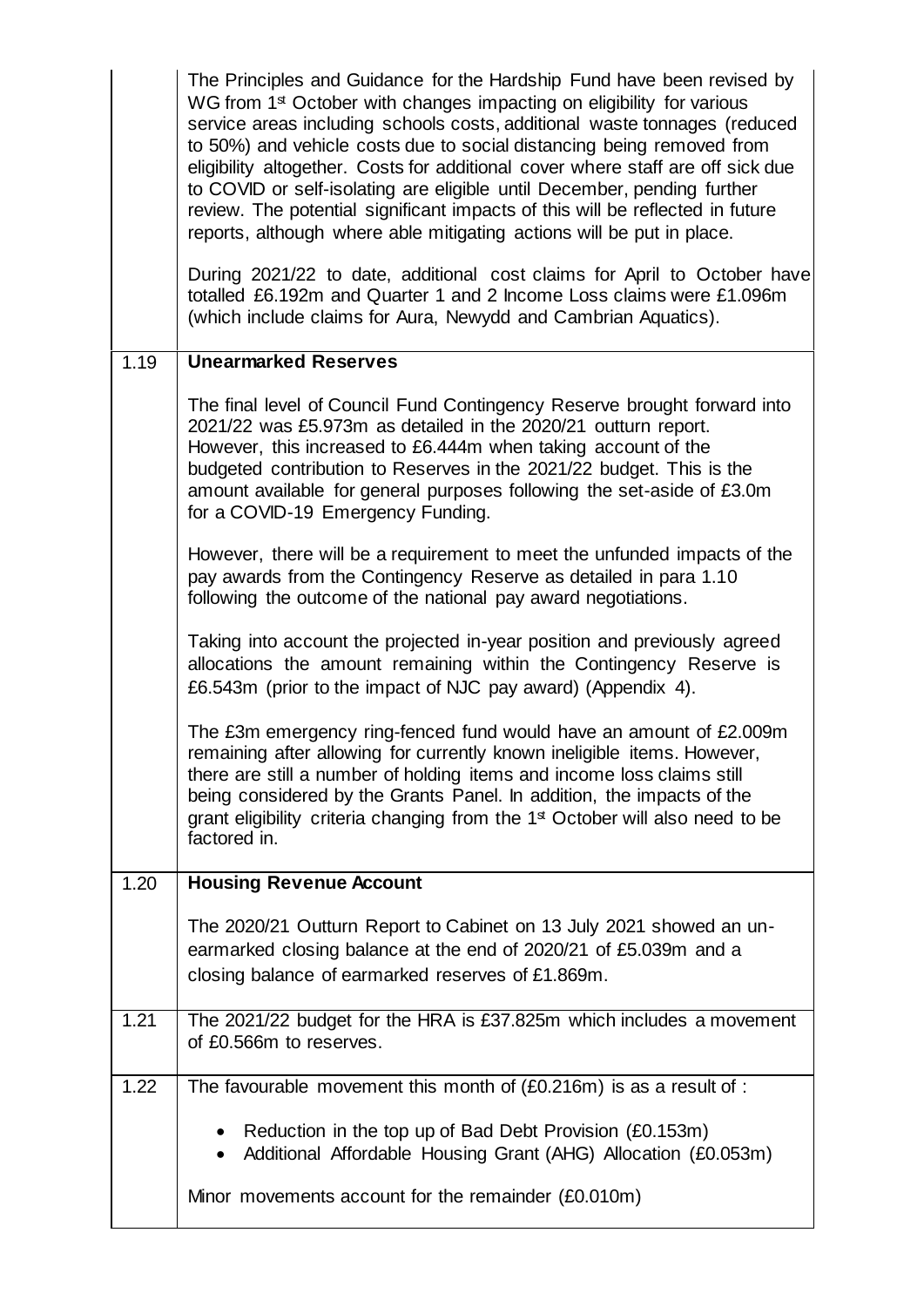| 1.23 | The monitoring for the HRA is projecting in year expenditure to be £0.539m<br>higher than budget and a closing un-earmarked balance as at 31 March<br>2022 of £3.933m, which at 10.31% of total expenditure satisfies the prudent<br>approach of ensuring a minimum level of 3%. Appendix 5 provides further<br>detail. |
|------|-------------------------------------------------------------------------------------------------------------------------------------------------------------------------------------------------------------------------------------------------------------------------------------------------------------------------|
| 1.24 | The budget contribution towards capital expenditure (CERA) is £13.442m.                                                                                                                                                                                                                                                 |

| 2.00 | <b>RESOURCE IMPLICATIONS</b>  |
|------|-------------------------------|
| 2.01 | As set out within the report. |

| 3.00 | <b>IMPACT ASSESSMENT AND RISK MANAGEMENT</b>                                                                                                                                                                                                                                                            |
|------|---------------------------------------------------------------------------------------------------------------------------------------------------------------------------------------------------------------------------------------------------------------------------------------------------------|
| 3.01 | The Revenue Budget Monitoring Report reflects the three categories of risks<br>covered in the main section of the report. These are in-year risks and<br>emerging issues, achievement of planned in-year efficiencies and other<br>tracked risks. These risks are included from paragraph 1.04 to 1.17. |

| 4.00 | <b>CONSULTATIONS REQUIRED/CARRIED OUT</b> |
|------|-------------------------------------------|
| 4.01 | None specific.                            |

| 5.00 | <b>APPENDICES</b>                                                                                                                                                                                                                                                                     |
|------|---------------------------------------------------------------------------------------------------------------------------------------------------------------------------------------------------------------------------------------------------------------------------------------|
| 5.01 | Appendix 1: Council Fund – Movement in Variances from Month 6<br>Appendix 2: Council Fund - Budget Variances<br>Appendix 3: Council Fund - Programme of Efficiencies<br>Appendix 4: Council Fund - Movement on Un-earmarked Reserves<br>Appendix 5: Housing Revenue Account Variances |

| 6.00 | <b>LIST OF ACCESSIBLE BACKGROUND DOCUMENTS</b> |
|------|------------------------------------------------|
| 6.01 | Various budget records.                        |

| 7.00 | <b>CONTACT OFFICER DETAILS</b>                                                                                                             |
|------|--------------------------------------------------------------------------------------------------------------------------------------------|
| 7.01 | <b>Contact Officer: Dave Ledsham Strategic Finance Manager</b><br>Telephone: 01352 704503<br><b>E-mail: dave.ledsham@flintshire.gov.uk</b> |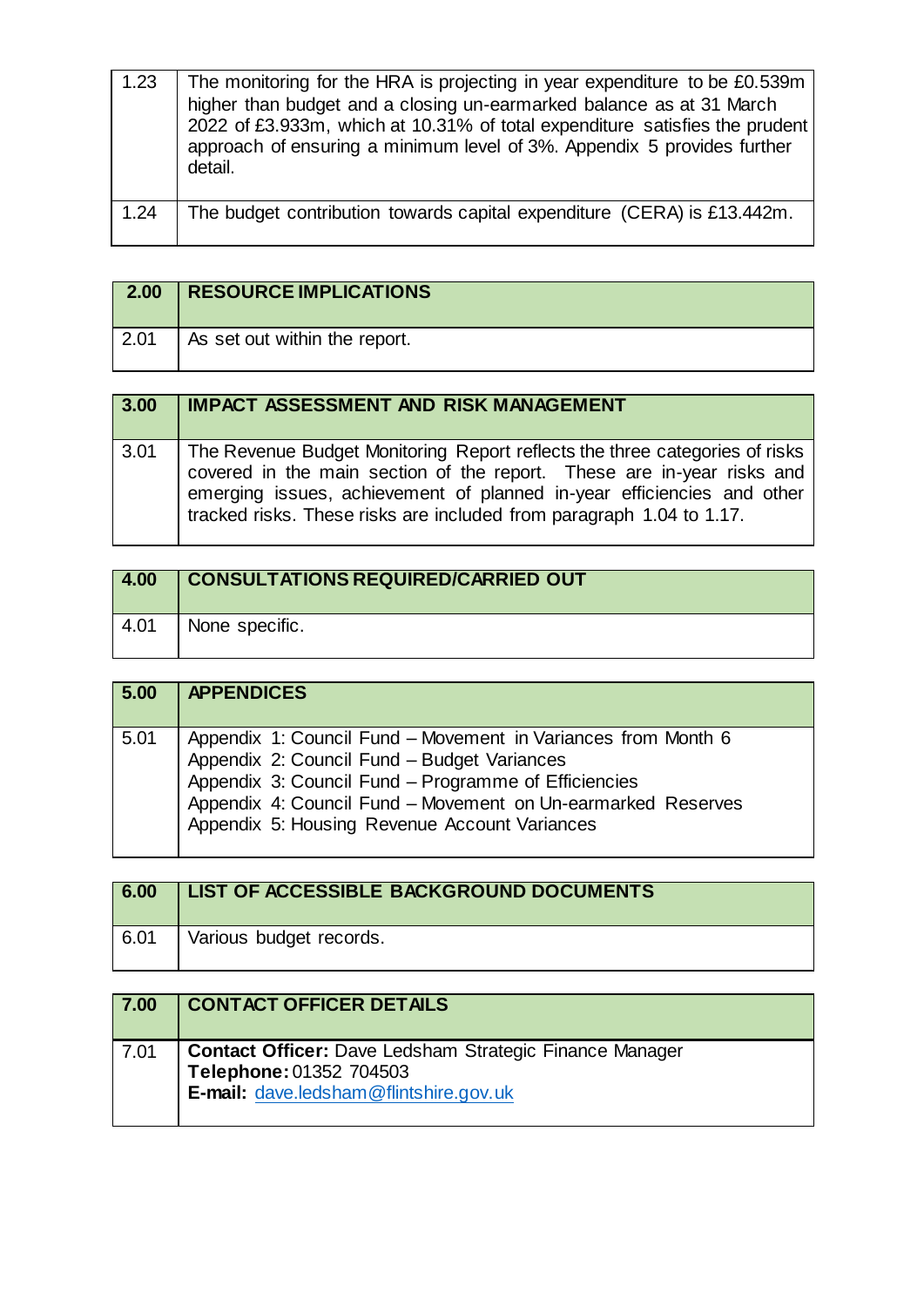| 8.00 | <b>GLOSSARY OF TERMS</b>                                                                                                                                                                                                                                                                                                                          |
|------|---------------------------------------------------------------------------------------------------------------------------------------------------------------------------------------------------------------------------------------------------------------------------------------------------------------------------------------------------|
|      | Budget: a statement expressing the Council's policies and service levels<br>in financial terms for a particular financial year. In its broadest sense it<br>includes both the revenue budget and capital programme and any<br>authorised amendments to them.                                                                                      |
|      | <b>Council Fund:</b> the fund to which all the Council's revenue expenditure is<br>charged.                                                                                                                                                                                                                                                       |
|      | <b>Financial Year:</b> the period of twelve months commencing on 1 April.                                                                                                                                                                                                                                                                         |
|      | Housing Revenue Account: the Housing Revenue Account (HRA) is a<br>local authority account showing current income and expenditure on housing<br>services related to its own housing stock. The account is separate from the<br>Council Fund and trading accounts and is funded primarily from rents and<br>government subsidy.                    |
|      | <b>Intermediate Care Fund: Funding provided by Welsh Government to</b><br>encourage integrated working between local authorities, health and<br>housing.                                                                                                                                                                                          |
|      | <b>Projected Outturn:</b> projection of the expenditure to the end of the<br>financial year, made on the basis of actual expenditure incurred to date.                                                                                                                                                                                            |
|      | <b>Reserves:</b> these are balances in hand that have accumulated over previous<br>years and are held for defined (earmarked reserves) and general (general<br>reserves) purposes. Councils are required to regularly review the level and<br>purpose of their reserves and to take account of the advice of the Chief<br>Finance Officer.        |
|      | <b>Revenue:</b> a term used to describe the day-to-day costs of running Council<br>services and income deriving from those services. It also includes charges<br>for the repayment of debt, including interest, and may include direct<br>financing of capital expenditure.                                                                       |
|      | Variance: difference between latest budget and actual income or<br>expenditure. Can be to date if reflecting the current or most up to date<br>position or projected, for example projected to the end of the month or<br>financial year.                                                                                                         |
|      | <b>Virement:</b> the transfer of budget provision from one budget head to<br>another. Virement decisions apply to both revenue and capital expenditure<br>heads, and between expenditure and income, and may include transfers<br>from contingency provisions. Virements may not however be approved<br>between capital and revenue budget heads. |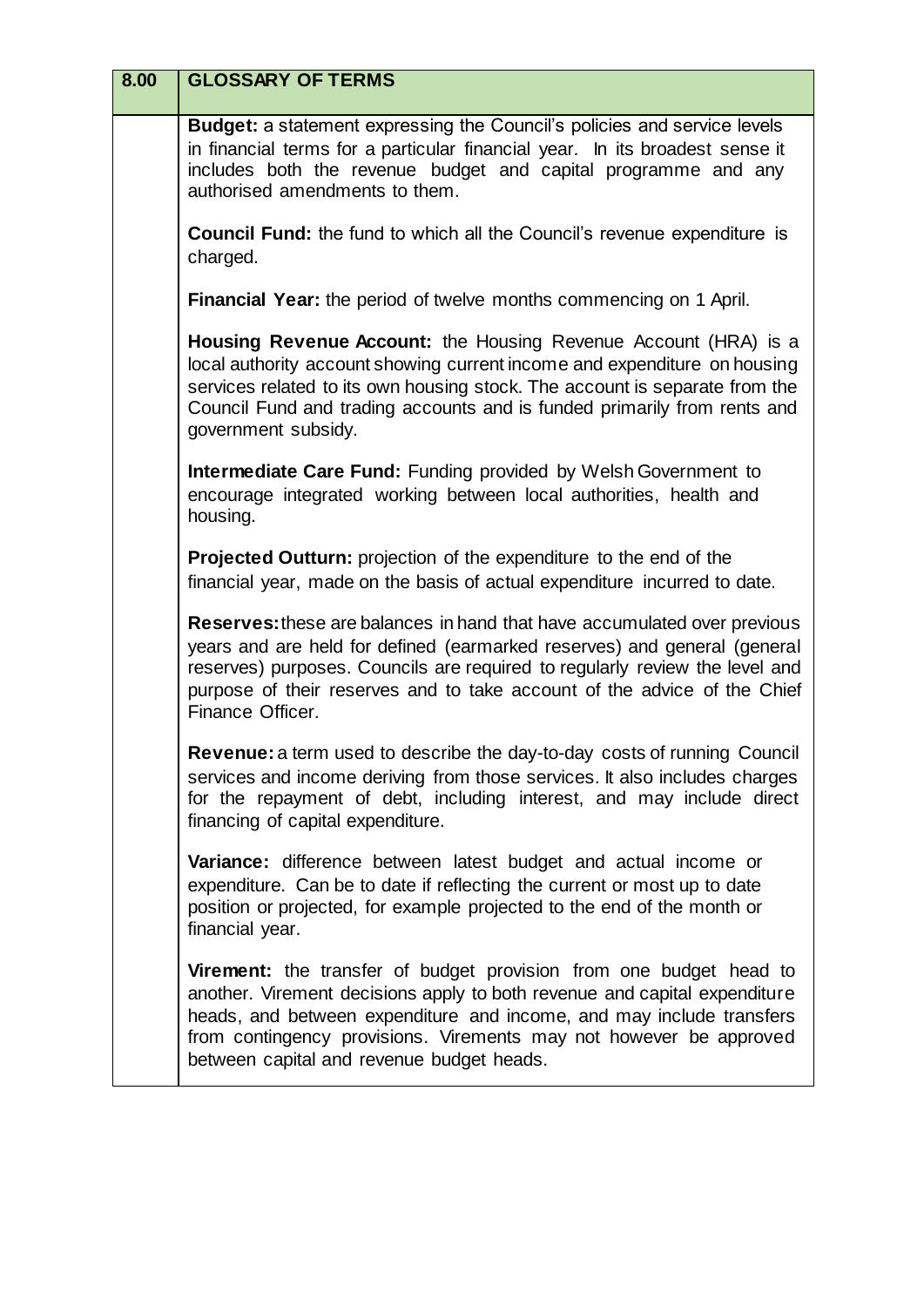#### **Budget Monitoring Report** 7.0000 *Pullet Monitoring Report* **Council Fund Variances**

| <b>Service</b>                                    | <b>Periods</b><br>$(\text{Em})$                            | Movement between Narrative for Movement between Periods greater than<br>£0.025m                                                                                                   |
|---------------------------------------------------|------------------------------------------------------------|-----------------------------------------------------------------------------------------------------------------------------------------------------------------------------------|
| <b>Social Services</b>                            |                                                            |                                                                                                                                                                                   |
| <b>Older People</b>                               |                                                            |                                                                                                                                                                                   |
| <b>Minor Variances</b>                            | 0.003                                                      |                                                                                                                                                                                   |
| <b>Adults of Working Age</b>                      |                                                            |                                                                                                                                                                                   |
| <b>Resources &amp; Regulated Services</b>         |                                                            | 0.036   Increased care package costs                                                                                                                                              |
| <b>Residential Placements</b>                     | 0.032                                                      | Increased care package costs                                                                                                                                                      |
| <b>Minor Variances</b>                            | $-0.042$                                                   |                                                                                                                                                                                   |
| <b>Children's Services</b>                        |                                                            |                                                                                                                                                                                   |
| Children's Development                            | $-0.001$                                                   |                                                                                                                                                                                   |
| <b>Family Group Meetings</b>                      | $-0.053$                                                   | Increased funding through the Childrens Community Grant<br>(CCG) has enabled a team manager post, which had previously<br>been paid from base budget, to be grant funded instead. |
| <b>Family Support</b>                             |                                                            | 0.065 The Safe Accommodation grant (£0.050m) was reallocated from                                                                                                                 |
| Legal & Third Party                               | $-0.056$                                                   | this service area to the leaving care budget.<br>£0.050m Welsh Government Family Intervention grant is                                                                            |
| <b>Residential Placements</b>                     | $-0.067$                                                   | included within the projected outturn.<br>Increased CCG grant has been included for the Flintshire Family                                                                         |
| <b>Minor Variances</b>                            | $-0.016$                                                   | Project.                                                                                                                                                                          |
| <b>Safeguarding &amp; Commissioning</b>           |                                                            |                                                                                                                                                                                   |
| Impact of Covid-19                                | 0.009                                                      |                                                                                                                                                                                   |
| <b>Minor Variances</b>                            | $-0.018$                                                   |                                                                                                                                                                                   |
| <b>Total Social Services (excl Out of County)</b> | $-0.106$                                                   |                                                                                                                                                                                   |
|                                                   |                                                            |                                                                                                                                                                                   |
| <b>Out of County</b>                              |                                                            |                                                                                                                                                                                   |
| <b>Children's Services</b>                        | $-0.030$                                                   | Net impact of recent placement changes and rate changes and 2<br>recent new placements, one of which is a short term time limited<br>placement                                    |
| Education & Youth                                 | $-0.034$                                                   | Mainly due to an ended placement with some other offsetting<br>minor adverse impacts                                                                                              |
| <b>Total Out of County</b>                        | $-0.064$                                                   |                                                                                                                                                                                   |
|                                                   |                                                            |                                                                                                                                                                                   |
| <b>Education &amp; Youth</b>                      |                                                            |                                                                                                                                                                                   |
| School Improvement Systems                        |                                                            | -0.031 Movement in month 7 due to an increase in Post 16 funding<br>applied to Post 16 Education officer and Senior Manager post.                                                 |
| Minor Variances                                   | $-0.008$                                                   |                                                                                                                                                                                   |
| <b>Total Education &amp; Youth</b>                | $-0.039$                                                   |                                                                                                                                                                                   |
|                                                   |                                                            |                                                                                                                                                                                   |
| <b>Schools</b>                                    | 0.000                                                      |                                                                                                                                                                                   |
| <b>Streetscene &amp; Transportation</b>           |                                                            |                                                                                                                                                                                   |
| Service Delivery                                  | 0.027                                                      | Movement in Month 7 due to increased security costs in recycling                                                                                                                  |
| Transportation                                    | $-0.041$                                                   | centres.<br>Reduced routes for Out of County placements and savings from                                                                                                          |
| Impact of Covid-19                                | $-0.005$                                                   | recruitment delays.                                                                                                                                                               |
| <b>Other Minor Variances</b>                      |                                                            | Cumulative movements across the portfolio.                                                                                                                                        |
| <b>Total Streetscene &amp; Transportation</b>     | 0.026<br>0.008                                             |                                                                                                                                                                                   |
|                                                   |                                                            |                                                                                                                                                                                   |
| <b>Service</b>                                    | <b>Movement between</b><br><b>Periods</b><br>$(\text{Em})$ | Narrative for Movement between Periods greater than<br>£0.025m                                                                                                                    |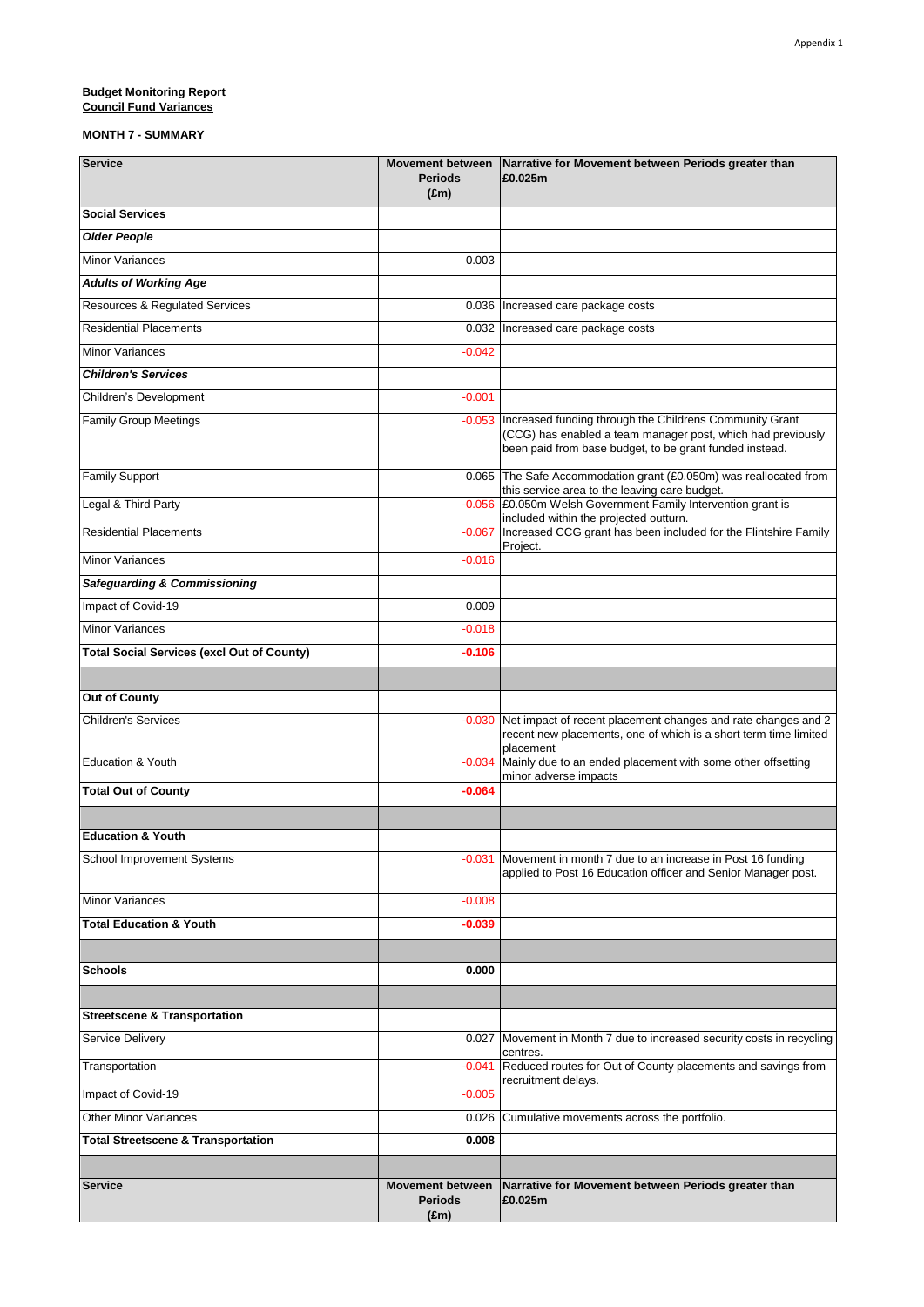| Planning, Environment & Economy         |          |                                                                                                                                                                |
|-----------------------------------------|----------|----------------------------------------------------------------------------------------------------------------------------------------------------------------|
| <b>Business</b>                         | $-0.054$ | Favourable movement due to one-off windfall interest payments<br>received £0.035m. Commitment Challenge across the Service<br>has assisted with the remainder. |
| <b>Minor Variances</b>                  | 0.023    |                                                                                                                                                                |
| <b>Total Planning &amp; Environment</b> | $-0.031$ |                                                                                                                                                                |
|                                         |          |                                                                                                                                                                |
| People & Resources                      |          |                                                                                                                                                                |
| HR & OD                                 | $-0.001$ |                                                                                                                                                                |
| Corporate Finance                       | 0.003    |                                                                                                                                                                |
| <b>Total People &amp; Resources</b>     | 0.001    |                                                                                                                                                                |
|                                         |          |                                                                                                                                                                |
| Governance                              |          |                                                                                                                                                                |
| <b>Minor Variances</b>                  | $-0.002$ |                                                                                                                                                                |
| <b>Total Governance</b>                 | $-0.002$ |                                                                                                                                                                |
|                                         |          |                                                                                                                                                                |
| <b>Strategic Programmes</b>             |          |                                                                                                                                                                |
| <b>Minor Variances</b>                  | $-0.024$ |                                                                                                                                                                |
| <b>Total Strategic Programmes</b>       | $-0.024$ |                                                                                                                                                                |
|                                         |          |                                                                                                                                                                |
| <b>Housing &amp; Assets</b>             |          |                                                                                                                                                                |
| <b>Facilities</b>                       | $-0.089$ |                                                                                                                                                                |
| <b>Minor Variances</b>                  | $-0.003$ |                                                                                                                                                                |
| <b>Total Housing &amp; Assets</b>       | $-0.092$ |                                                                                                                                                                |
|                                         |          |                                                                                                                                                                |
| <b>Chief Executive's</b>                | $-0.064$ | Favourable movement due to increased 50% recharge of Chief<br>Officer salary to Housing Revenue Account confirmed for the full<br>year.                        |
|                                         |          |                                                                                                                                                                |
| <b>Central &amp; Corporate Finance</b>  | $-0.015$ | Higher than anticipated one-off income from Matrix Rebates                                                                                                     |
| Impact of Covid-19                      |          |                                                                                                                                                                |
|                                         |          |                                                                                                                                                                |
| <b>Grand Total</b>                      | $-0.428$ |                                                                                                                                                                |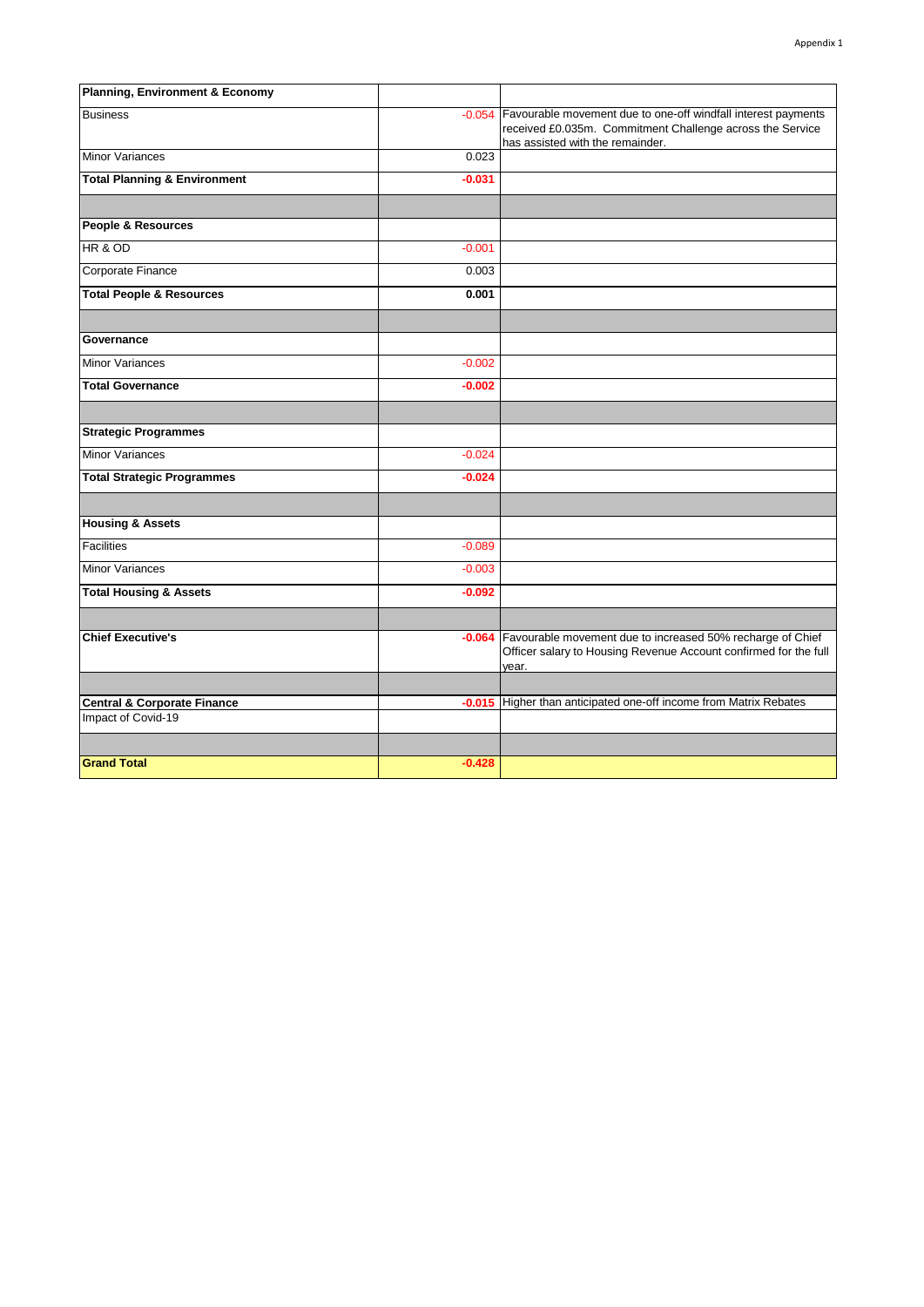| <b>Service</b>                            | Approved<br><b>Budget</b> | Projected<br><b>Outturn</b> | Annual<br>Variance | Impact of<br>Covid-19 | Variance<br>$(\text{Em})$ | Last Month Cause of Major Variances greater than £0.050m                                                                                                                                                                                                                                                                                                                                                                                                                                                                                                                                                          | <b>Action Required</b> |
|-------------------------------------------|---------------------------|-----------------------------|--------------------|-----------------------|---------------------------|-------------------------------------------------------------------------------------------------------------------------------------------------------------------------------------------------------------------------------------------------------------------------------------------------------------------------------------------------------------------------------------------------------------------------------------------------------------------------------------------------------------------------------------------------------------------------------------------------------------------|------------------------|
|                                           | $(\text{Em})$             | $(\text{Em})$               | $(\text{Em})$      | $(\text{Em})$         |                           |                                                                                                                                                                                                                                                                                                                                                                                                                                                                                                                                                                                                                   |                        |
| <b>Social Services</b>                    |                           |                             |                    |                       |                           |                                                                                                                                                                                                                                                                                                                                                                                                                                                                                                                                                                                                                   |                        |
| <b>Older People</b>                       |                           |                             |                    |                       |                           |                                                                                                                                                                                                                                                                                                                                                                                                                                                                                                                                                                                                                   |                        |
| Localities                                | 19.316                    | 19.187                      | $-0.129$           |                       | $-0.142$                  | The net cost of residential care is reporting an overspend of £0.127m.<br>This includes the cost of residential care placements net of the income<br>received for this service, such as property charges and contributions<br>from health. Day care is £0.025m under budget and will not resume<br>until safe to do so. Domiciliary and Direct Payments are reporting an<br>underspend of £0.133m. The Localities staff budget is underspent by<br>£0.065m due to temporary vacancies and not all staff being paid to of<br>grade. The Minor Adaptations budget is £0.029m underspent based<br>on current demand. |                        |
| Resources & Regulated Services            | 8.627                     | 8.347                       | $-0.280$           |                       |                           | -0.272 The Councils in-house care provision is projected to underspend by<br>£0.280m. Day care is underspent by £0.010m, day centres are closed<br>and will only reopen once safe to do so. Homecare is £0.069m<br>overspent and there continues to be a growing demand for this<br>service. Residential care is expected to underspend by £0.262m.<br>Extra care is underspent by £0.077m due to service demand.                                                                                                                                                                                                 |                        |
| Impact of Covid-19                        | 0.000                     | 0.000                       | 0.000              | 0.000                 | 0.000                     |                                                                                                                                                                                                                                                                                                                                                                                                                                                                                                                                                                                                                   |                        |
| <b>Minor Variances</b>                    | 1.235                     | 1.204                       | $-0.030$           |                       | $-0.029$                  |                                                                                                                                                                                                                                                                                                                                                                                                                                                                                                                                                                                                                   |                        |
| <b>Adults of Working Age</b>              |                           |                             |                    |                       |                           |                                                                                                                                                                                                                                                                                                                                                                                                                                                                                                                                                                                                                   |                        |
| <b>Resources &amp; Regulated Services</b> | 26.875                    | 27.094                      | 0.219              |                       |                           | 0.183 The overspend is the cost of social care for people with learning<br>disabilities or physical disabilities. These costs include nursing and<br>residential care, domiciliary care and Direct Payments which are<br>required to meet their care needs.                                                                                                                                                                                                                                                                                                                                                       |                        |
| Professional and Administrative Support   | 0.339                     | 0.263                       | $-0.076$           |                       |                           | -0.072 Not all staff are currently paid at top of grade and there are also some<br>staff seconded from this service                                                                                                                                                                                                                                                                                                                                                                                                                                                                                               |                        |
| <b>Residential Placements</b>             | 1.791                     | 2.171                       | 0.380              |                       |                           | 0.349 The overspend is the cost of social care for people within the Mental<br>Health service. These costs include nursing and residential care,<br>domiciliary and Direct Payments.                                                                                                                                                                                                                                                                                                                                                                                                                              |                        |
| <b>Minor Variances</b>                    | 4.038                     | 3.915                       | $-0.123$           |                       | $-0.085$                  |                                                                                                                                                                                                                                                                                                                                                                                                                                                                                                                                                                                                                   |                        |
| <b>Children's Services</b>                |                           |                             |                    |                       |                           |                                                                                                                                                                                                                                                                                                                                                                                                                                                                                                                                                                                                                   |                        |
| <b>Family Placement</b>                   | 2.700                     | 2.827                       | 0.127              |                       |                           | 0.126 The overspend is due to service demand from the number of foster<br>placements. In some instances these avoid having to make expensive<br>residential placements. The main pressures are payments to foster<br>carers, foster agencies and special quardianship payments.                                                                                                                                                                                                                                                                                                                                   |                        |
| Grants                                    | 0.268                     | 0.205                       | $-0.063$           |                       | $-0.059$                  | Grant awards have allowed for some costs usually funded from<br>revenue budget to be funded from grants.                                                                                                                                                                                                                                                                                                                                                                                                                                                                                                          |                        |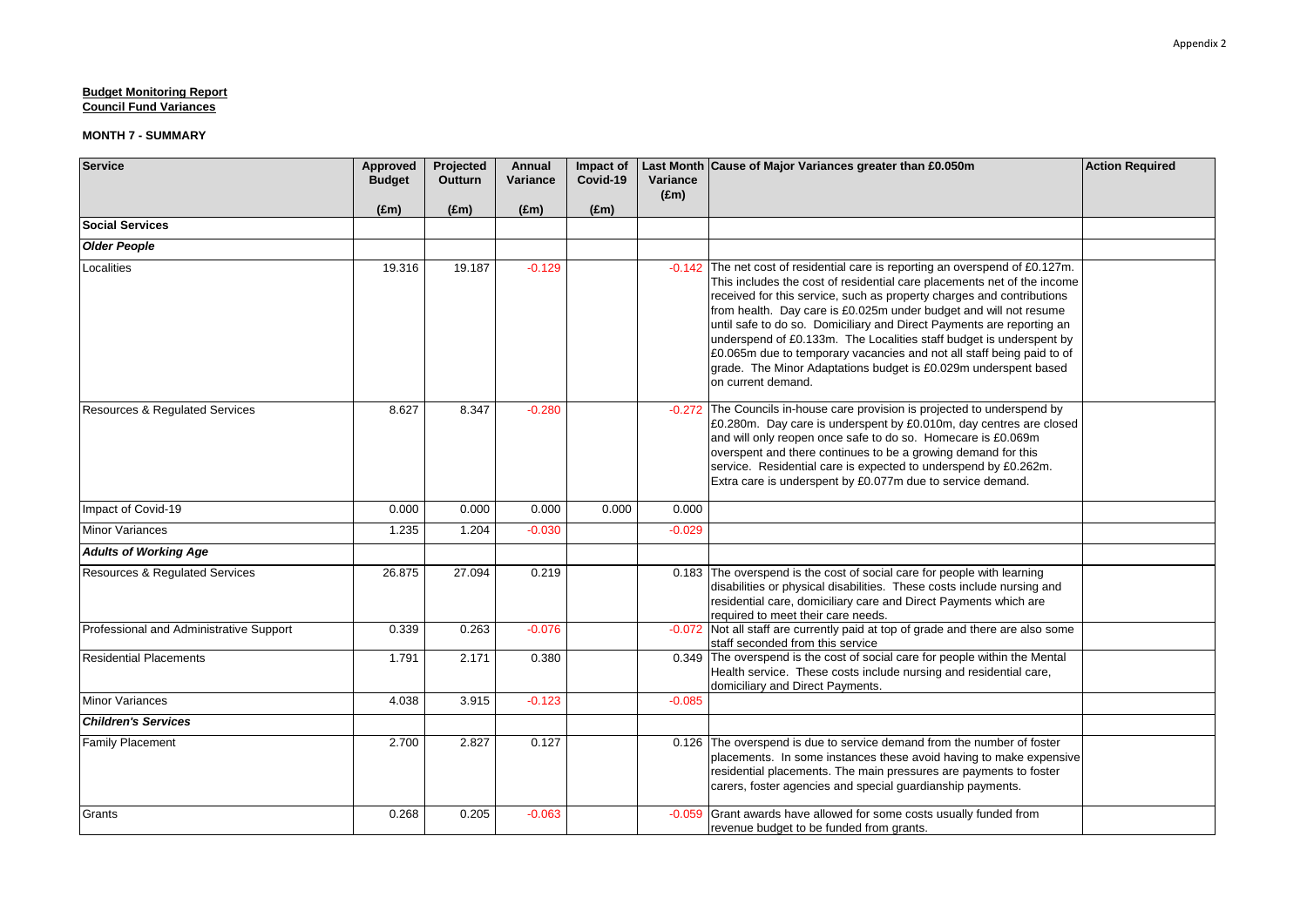| <b>Service</b>                                    | Approved<br><b>Budget</b><br>$(\text{Em})$ | Projected<br><b>Outturn</b><br>(Em) | Annual<br>Variance<br>$(\text{Em})$ | Impact of<br>Covid-19<br>$(\text{Em})$ | Variance<br>$(\text{Em})$ | Last Month Cause of Major Variances greater than £0.050m                                                                                                                                                                                                                                                                                                                                                                                                                                      | <b>Action Required</b> |
|---------------------------------------------------|--------------------------------------------|-------------------------------------|-------------------------------------|----------------------------------------|---------------------------|-----------------------------------------------------------------------------------------------------------------------------------------------------------------------------------------------------------------------------------------------------------------------------------------------------------------------------------------------------------------------------------------------------------------------------------------------------------------------------------------------|------------------------|
| Legal & Third Party                               | 0.210                                      | 0.507                               | 0.296                               |                                        | 0.353                     | Legal costs are overspent due to the number of cases going through<br>the courts and use of some external legal professionals. Direct<br>Payments have also increased in demand.                                                                                                                                                                                                                                                                                                              |                        |
| <b>Residential Placements</b>                     | 0.549                                      | 0.376                               | $-0.173$                            |                                        |                           | -0.106 This is an in-year underspend associated with the opening of a<br>registered Childrens Home within Flintshire, in-year grant funding from<br>the Young People and Childrens Services Transformation Fund is<br>being used to offset start up costs.                                                                                                                                                                                                                                    |                        |
| <b>Professional Support</b>                       | 5.387                                      | 5.713                               | 0.326                               |                                        |                           | 0.335 To support adequate levels of child protection, the established staffing<br>structure needs to be at a sufficient level to meet mandatory<br>safeguarding standards. Vacancies are therefore minimised and<br>additional temporary posts are sometimes required.                                                                                                                                                                                                                        |                        |
| <b>Minor Variances</b>                            | 0.843                                      | 0.874                               | 0.031                               |                                        | 0.021                     |                                                                                                                                                                                                                                                                                                                                                                                                                                                                                               |                        |
| <b>Safeguarding &amp; Commissioning</b>           |                                            |                                     |                                     |                                        |                           |                                                                                                                                                                                                                                                                                                                                                                                                                                                                                               |                        |
| Impact of Covid-19                                | 0.000                                      | $-0.300$                            | $-0.300$                            | $-0.300$                               |                           | -0.309 Welsh Government is providing financial assistance, through the<br>hardship funding for the Councils in-house care services. Most<br>additional costs incurred due to Covid are staff costs which are<br>reported within their respective service areas.                                                                                                                                                                                                                               |                        |
| Minor Variances                                   | $-1.552$                                   | $-1.566$                            | $-0.014$                            |                                        | 0.003                     |                                                                                                                                                                                                                                                                                                                                                                                                                                                                                               |                        |
| <b>Total Social Services (excl Out of County)</b> | 70.627                                     | 70.816                              | 0.189                               | $-0.300$                               | 0.295                     |                                                                                                                                                                                                                                                                                                                                                                                                                                                                                               |                        |
| <b>Out of County</b>                              |                                            |                                     |                                     |                                        |                           |                                                                                                                                                                                                                                                                                                                                                                                                                                                                                               |                        |
| <b>Children's Services</b>                        | 8.417                                      | 9.255                               | 0.838                               |                                        |                           | 0.868 The projected overspend reflects the costs of the current cohort of<br>placements with the budget pressure being influenced by the full year<br>impacts in 2021/22 of a number of new placements made in the<br>second half of 2020/21. This has continued in 2021/22 with a further<br>influx of new placements. The true pressure level has also been partly<br>mitigated by an allocation of £0.500m of one-off grant income from the<br>Welsh Government Social Care recovery fund. |                        |
| <b>Education &amp; Youth</b>                      | 4.504                                      | 4.453                               | $-0.051$                            |                                        |                           | -0.016 The current projected underspend reflects costs of the current cohort<br>of placements but there remains a high need and demand for Out of<br>County Education provision                                                                                                                                                                                                                                                                                                               |                        |
| <b>Total Out of County</b>                        | 12.921                                     | 13.708                              | 0.787                               | 0.000                                  | 0.851                     |                                                                                                                                                                                                                                                                                                                                                                                                                                                                                               |                        |
|                                                   |                                            |                                     |                                     |                                        |                           |                                                                                                                                                                                                                                                                                                                                                                                                                                                                                               |                        |
| <b>Education &amp; Youth</b>                      |                                            |                                     |                                     |                                        |                           |                                                                                                                                                                                                                                                                                                                                                                                                                                                                                               |                        |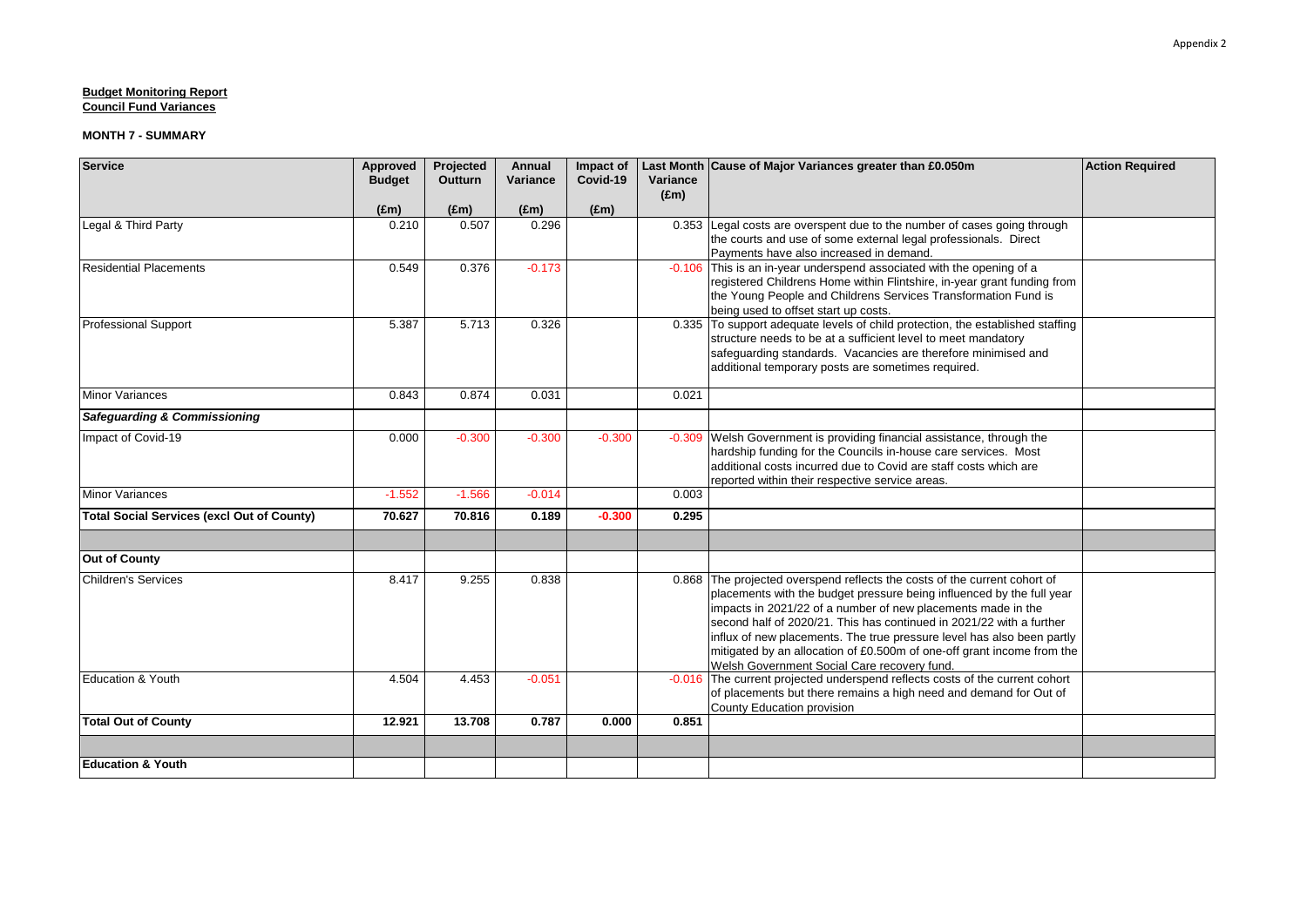| <b>Service</b>                          | Approved      | Projected | Annual        | Impact of     |                           | Last Month Cause of Major Variances greater than £0.050m                                                                                                                                                                                                                                                                                                                                                                                                                                                                                                                       | <b>Action Required</b> |
|-----------------------------------------|---------------|-----------|---------------|---------------|---------------------------|--------------------------------------------------------------------------------------------------------------------------------------------------------------------------------------------------------------------------------------------------------------------------------------------------------------------------------------------------------------------------------------------------------------------------------------------------------------------------------------------------------------------------------------------------------------------------------|------------------------|
|                                         | <b>Budget</b> | Outturn   | Variance      | Covid-19      | Variance<br>$(\text{Em})$ |                                                                                                                                                                                                                                                                                                                                                                                                                                                                                                                                                                                |                        |
|                                         | $(\text{Em})$ | (Em)      | $(\text{Em})$ | $(\text{Em})$ |                           |                                                                                                                                                                                                                                                                                                                                                                                                                                                                                                                                                                                |                        |
| Inclusion & Progression                 | 4.462         | 4.394     | $-0.067$      |               |                           | -0.076 Reduction in underspend due to the current pressures within the EHE<br>service. There has been a significant increase in the demand for the<br>service resulting in an overspend. The majority of the underspend has<br>been offset by maximising grants such as 14-19 and ALP, with the<br>shortfall being met by reported underspends within the service. This<br>needs to be highlighted as a risk as demand could increase further,<br>which would then reduce the £0.060m in-year efficiencies.                                                                    |                        |
| Integrated Youth Provision              | 1.018         | 0.917     | $-0.101$      |               | $-0.091$                  | Due to savings on building cleaning charges at Youth Centres which<br>have been closed due to the COVID-19 pandemic                                                                                                                                                                                                                                                                                                                                                                                                                                                            |                        |
| School Improvement Systems              | 1.823         | 1.640     | $-0.183$      |               |                           | -0.152 Increase in Post-16 funding of £0.020m applied to School<br>Improvement Senior Manager post 0.2 fte. The underspend in Early<br>Entitlement includes the maximisation of the EYPDG by allocating<br>existing staff against the grant - £18,500. An efficiency of £0.100m<br>has been identified in relation to WG top-up funding for non-<br>maintained settings, releasing core budget of £0.095m and setting<br>resources mitigated by using EYPDG/RRRS £0.005m. A £0.050m<br>contingency remains within the budget to cover any increased Spring<br>Term 2022 costs. |                        |
| Total Education & Youth                 | 9.030         | 8.610     | $-0.420$      | 0.000         | $-0.381$                  |                                                                                                                                                                                                                                                                                                                                                                                                                                                                                                                                                                                |                        |
| <b>Schools</b>                          | 101.937       | 101.937   | 0.000         |               | $-0.000$                  |                                                                                                                                                                                                                                                                                                                                                                                                                                                                                                                                                                                |                        |
|                                         |               |           |               |               |                           |                                                                                                                                                                                                                                                                                                                                                                                                                                                                                                                                                                                |                        |
| <b>Streetscene &amp; Transportation</b> |               |           |               |               |                           |                                                                                                                                                                                                                                                                                                                                                                                                                                                                                                                                                                                |                        |
| Service Delivery                        | 8.696         | 8.819     | 0.123         |               |                           | 0.096 The service has a recurring revenue pressure of £0.050m for security<br>costs following vandalism at the Household Recycling Centres. Plant<br>hire and repairs incurring additional costs of £0.050m, which is<br>attributable to aging plant and equipment. Street lighting is also<br>incurring a £0.120m revenue pressure on the Community Council<br>Income Budget. However, this has largely been offset by workforce<br>agency costs, which have been recovered through Covid hardship<br>funding claims.                                                         |                        |
| <b>Highways Network</b>                 | 7.899         | 7.993     | 0.094         |               |                           | 0.091 Highways service area incurred overspend in excess of £0.050m in<br>staff costs relating to flooding and drainage costs. There are also<br>cumulative minor variances totalling £0.037m across the service,<br>including some additional staff recharges.                                                                                                                                                                                                                                                                                                                |                        |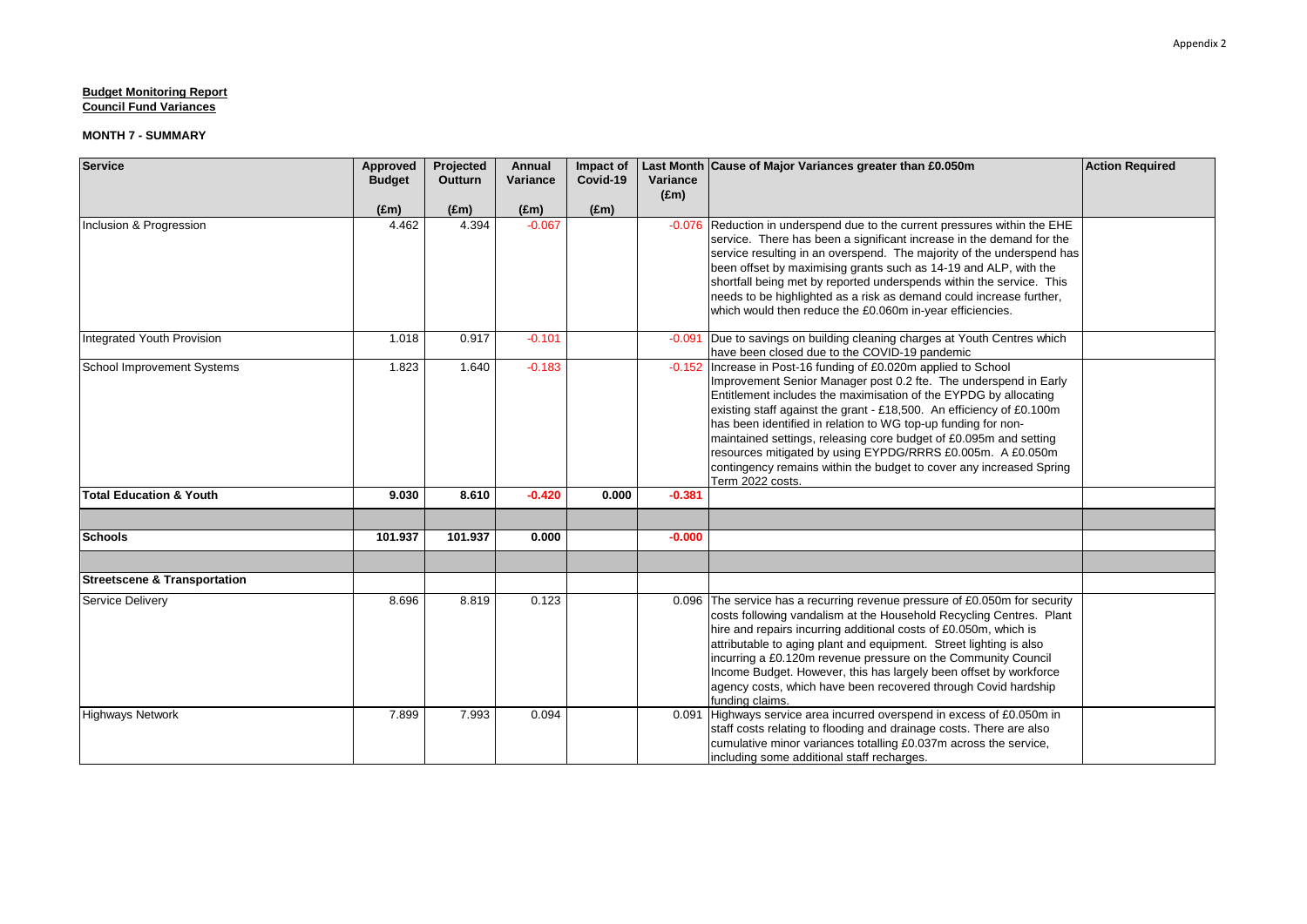| <b>Service</b>                                | Approved<br><b>Budget</b> | Projected<br><b>Outturn</b> | Annual<br>Variance | Impact of<br>Covid-19 | Variance      | Last Month Cause of Major Variances greater than £0.050m                                                                                                                                                                                                                                                                                                                                                                                                                                                                                                                                                                                                                                                                                                                                                                                                                 | <b>Action Required</b> |
|-----------------------------------------------|---------------------------|-----------------------------|--------------------|-----------------------|---------------|--------------------------------------------------------------------------------------------------------------------------------------------------------------------------------------------------------------------------------------------------------------------------------------------------------------------------------------------------------------------------------------------------------------------------------------------------------------------------------------------------------------------------------------------------------------------------------------------------------------------------------------------------------------------------------------------------------------------------------------------------------------------------------------------------------------------------------------------------------------------------|------------------------|
|                                               |                           |                             |                    |                       | $(\text{Em})$ |                                                                                                                                                                                                                                                                                                                                                                                                                                                                                                                                                                                                                                                                                                                                                                                                                                                                          |                        |
|                                               | $(\text{Em})$             | $(\text{Em})$               | $(\text{Em})$      | $(\text{Em})$         |               |                                                                                                                                                                                                                                                                                                                                                                                                                                                                                                                                                                                                                                                                                                                                                                                                                                                                          |                        |
| Transportation                                | 9.750                     | 9.813                       | 0.063              |                       | 0.104         | Local bus services incurred a revenue pressure of: £0.100m as a<br>result of the Service 5 reprocurement and £0.100m implementation of<br>the Deeside Shuttle Bus Service at the new DIP Park and Ride. Also,<br>additional costs incurred of £0.046m due to the increased number of<br>school days, 7 days as opposed to budgeted 5 additional school days.<br>The Service has benefited this month in Childrens Transport due to<br>reduced routes for Out of County placements, which is offsetting by<br>the pressure in response to the Arriva strike commitment. The total<br>additional costs have been partially offset by projected underspend of<br>(£0.149) in Social Services Transport as not all services have returned<br>to full operation following the pandemic. However, this underspend<br>could significantly reduce once services start to resume. |                        |
| <b>Regulatory Services</b>                    | 5.173                     | 5.197                       | 0.024              |                       |               | 0.001 Car parking income currently reflects a loss of £0.239m, through<br>maximising eligible funding from the WG Income Loss fund. The<br>service has also incurred savings in recruitment and maintenance<br>costs of cash machines. The overall overspend has been largely<br>offset by favourable market rates for the sale of recyclable materials.                                                                                                                                                                                                                                                                                                                                                                                                                                                                                                                 |                        |
| Impact of Covid-19                            | 0.000                     | 0.315                       | 0.315              | 0.315                 |               | 0.320 Service Delivery has a recurring revenue pressure of £0.050m for<br>additional cleaning and maintenance costs in Alltami depot as a result<br>of the pandemic. Waste operations are showing additional costs of<br>£0.090m in receptacles due to higher demand in waste collections as<br>an effect of people working from home. This service area is also<br>experiencing an additional revenue pressure of £0.090m in plant hire,<br>maintenance and repairs. Additional costs of £0.090m incurred in<br>contractors spend and Traffic Management, as the service was unable<br>to provide the required training and has also faced recruitment delays<br>during the Covid-19 Pandemic.                                                                                                                                                                          |                        |
| <b>Other Minor Variances</b>                  | 31.517                    | 32.137                      | 0.620              |                       | 0.612         |                                                                                                                                                                                                                                                                                                                                                                                                                                                                                                                                                                                                                                                                                                                                                                                                                                                                          |                        |
| <b>Total Streetscene &amp; Transportation</b> | 31.517                    | 32.137                      | 0.620              | 0.315                 | 0.612         |                                                                                                                                                                                                                                                                                                                                                                                                                                                                                                                                                                                                                                                                                                                                                                                                                                                                          |                        |
|                                               |                           |                             |                    |                       |               |                                                                                                                                                                                                                                                                                                                                                                                                                                                                                                                                                                                                                                                                                                                                                                                                                                                                          |                        |
| <b>Planning, Environment &amp; Economy</b>    |                           |                             |                    |                       |               |                                                                                                                                                                                                                                                                                                                                                                                                                                                                                                                                                                                                                                                                                                                                                                                                                                                                          |                        |
| Community                                     | 0.883                     | 0.996                       | 0.113              |                       |               | 0.110 Adverse variance due to the shortfall in Fee Income in Licensing and<br><b>Pest Control Services</b>                                                                                                                                                                                                                                                                                                                                                                                                                                                                                                                                                                                                                                                                                                                                                               |                        |
| Development                                   | 0.019                     | $-0.026$                    | $-0.045$           |                       |               | -0.056 Favourable variance following higher than anticipated Fee Income for<br>Development Management and Land Charges                                                                                                                                                                                                                                                                                                                                                                                                                                                                                                                                                                                                                                                                                                                                                   |                        |
| Management & Strategy                         | 1.311                     | 1.181                       | $-0.130$           |                       |               | -0.123 Staff savings from vacant posts                                                                                                                                                                                                                                                                                                                                                                                                                                                                                                                                                                                                                                                                                                                                                                                                                                   |                        |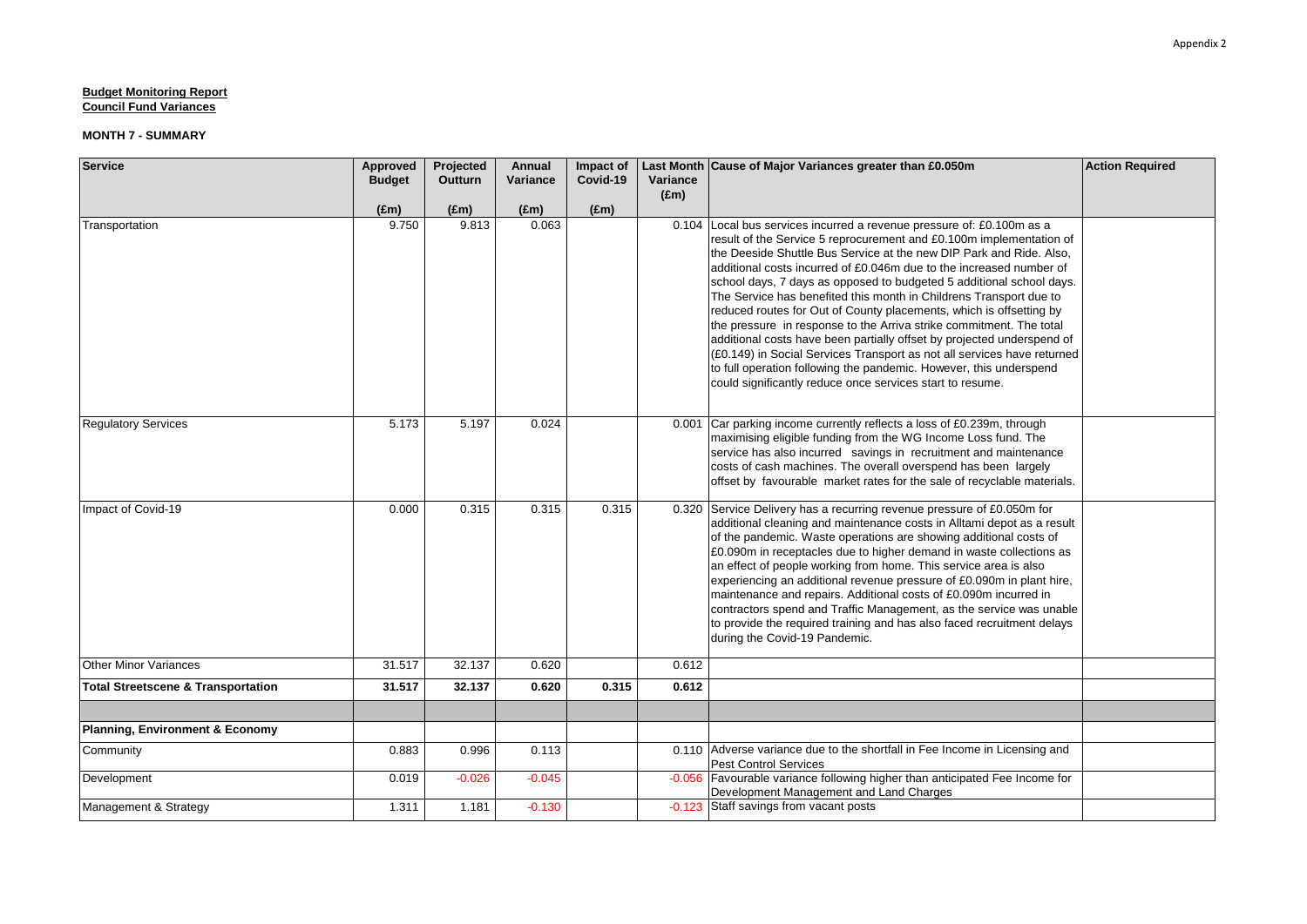| <b>Service</b>                          | Approved<br><b>Budget</b> | Projected<br><b>Outturn</b> | <b>Annual</b><br>Variance | Impact of<br>Covid-19 | Variance      | Last Month Cause of Major Variances greater than £0.050m                                                                                                                                                                  | <b>Action Required</b> |
|-----------------------------------------|---------------------------|-----------------------------|---------------------------|-----------------------|---------------|---------------------------------------------------------------------------------------------------------------------------------------------------------------------------------------------------------------------------|------------------------|
|                                         | $(\text{Em})$             | $(\text{Em})$               | $(\text{Em})$             | $(\text{Em})$         | $(\text{Em})$ |                                                                                                                                                                                                                           |                        |
| Impact of Covid-19                      | 0.000                     | $-0.000$                    | $-0.000$                  | $-0.000$              | $-0.000$      |                                                                                                                                                                                                                           |                        |
| <b>Minor Variances</b>                  | 3.947                     | 3.917                       | $-0.030$                  |                       | 0.008         |                                                                                                                                                                                                                           |                        |
| <b>Total Planning &amp; Environment</b> | 6.160                     | 6.068                       | $-0.092$                  | $-0.000$              | $-0.061$      |                                                                                                                                                                                                                           |                        |
|                                         |                           |                             |                           |                       |               |                                                                                                                                                                                                                           |                        |
| <b>People &amp; Resources</b>           |                           |                             |                           |                       |               |                                                                                                                                                                                                                           |                        |
| HR & OD                                 | 2.465                     | 2.314                       | $-0.151$                  |                       |               | -0.149 Favourable variance is due to the projected income from the agreed<br>recharge for overheads claimed for the Test, Trace & Protect (TTP)<br>Project for hosting the service on behalf of the region to March, 2022 |                        |
| Corporate Finance                       | 2.166                     | 2.083                       | $-0.083$                  |                       | $-0.086$      | Staff savings from vacant posts                                                                                                                                                                                           |                        |
| Impact of Covid-19                      | 0.000                     | 0.000                       | 0.000                     | 0.000                 | 0.000         |                                                                                                                                                                                                                           |                        |
| <b>Total People &amp; Resources</b>     | 4.631                     | 4.397                       | $-0.234$                  | 0.000                 | $-0.235$      |                                                                                                                                                                                                                           |                        |
|                                         |                           |                             |                           |                       |               |                                                                                                                                                                                                                           |                        |
| Governance                              |                           |                             |                           |                       |               |                                                                                                                                                                                                                           |                        |
| <b>Democratic Services</b>              | 2.125                     | 2.041                       | $-0.084$                  |                       | $-0.092$      | The majority of the favourable variance follows the reduced take up of<br>Members Allowances and savings from travel expenses due to remote<br>meetings, together with commitment challenge across the service            |                        |
| <b>Customer Services</b>                | 1.030                     | 0.942                       | $-0.088$                  |                       | $-0.087$      | Favourable variance is due to higher than anticipated fee income<br>levels resulting from the resumption of Ceremonies following the<br>relaxation of COVID restrictions                                                  |                        |
| Revenues                                | 0.475                     | 0.105                       | $-0.371$                  |                       |               | -0.348 Favourable variance is in the main due to the projected potential<br>surplus on the Council Tax Collection Fund (£0.250m), Welsh<br>Government Lockdown Admin Grant and minor variances across the<br>service      |                        |
| Impact of Covid-19                      | 0.000                     | 0.000                       | 0.000                     | 0.000                 | 0.000         |                                                                                                                                                                                                                           |                        |
| <b>Minor Variances</b>                  | 6.603                     | 6.507                       | $-0.096$                  |                       | $-0.110$      |                                                                                                                                                                                                                           |                        |
| <b>Total Governance</b>                 | 10.233                    | 9.594                       | $-0.639$                  | 0.000                 | $-0.637$      |                                                                                                                                                                                                                           |                        |
|                                         |                           |                             |                           |                       |               |                                                                                                                                                                                                                           |                        |
| <b>Strategic Programmes</b>             |                           |                             |                           |                       |               |                                                                                                                                                                                                                           |                        |
| <b>ADM's &amp; CAT's</b>                | 4.648                     | 4.617                       | $-0.031$                  |                       | $-0.007$      |                                                                                                                                                                                                                           |                        |
| <b>Total Strategic Programmes</b>       | 4.648                     | 4.617                       | $-0.031$                  | 0.000                 | $-0.007$      |                                                                                                                                                                                                                           |                        |
|                                         |                           |                             |                           |                       |               |                                                                                                                                                                                                                           |                        |
| <b>Housing &amp; Assets</b>             |                           |                             |                           |                       |               |                                                                                                                                                                                                                           |                        |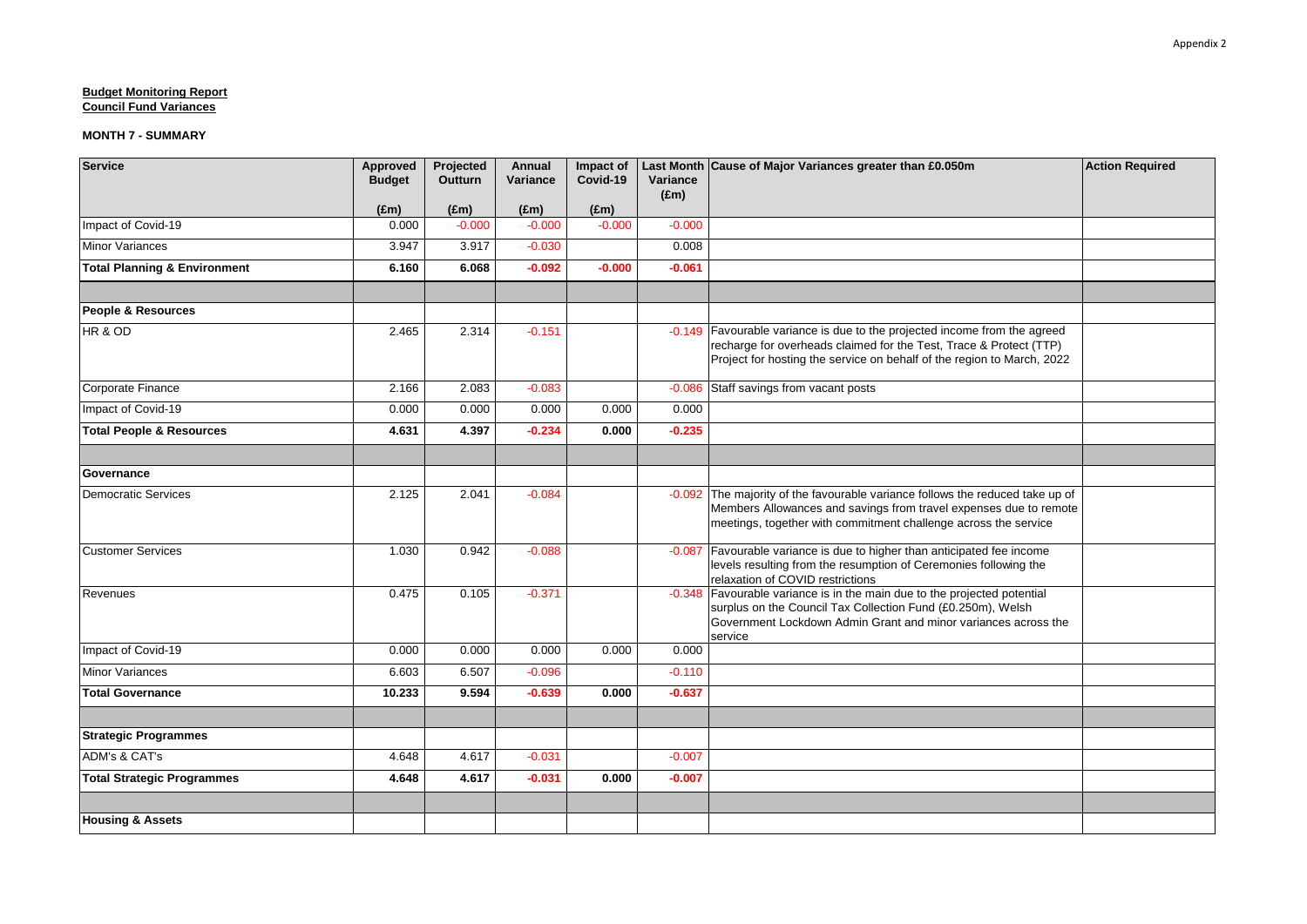| <b>Service</b>                         | <b>Approved</b><br><b>Budget</b> | Projected<br><b>Outturn</b> | Annual<br>Variance | Impact of<br>Covid-19 | Variance      | Last Month Cause of Major Variances greater than £0.050m                                                                                             | <b>Action Required</b> |
|----------------------------------------|----------------------------------|-----------------------------|--------------------|-----------------------|---------------|------------------------------------------------------------------------------------------------------------------------------------------------------|------------------------|
|                                        |                                  |                             |                    |                       | $(\text{Em})$ |                                                                                                                                                      |                        |
|                                        | $(\text{Em})$                    | $(\text{Em})$               | $(\text{Em})$      | $(\text{Em})$         |               |                                                                                                                                                      |                        |
| Caretaking & Security                  | 0.262                            | 0.201                       | $-0.062$           |                       |               | -0.062 Savings on staffing due to vacancies                                                                                                          |                        |
| <b>Industrial Units</b>                | $-1.237$                         | $-1.467$                    | $-0.230$           |                       |               | -0.230 Due to unbudgeted income from new lease at power generation site                                                                              |                        |
| <b>Centralised Costs</b>               | 2.783                            | 2.496                       | $-0.286$           |                       |               | -0.197 Positive variance of (£0.286)m. Electric rate less than anticipated and<br>an overall reduction in consumption.                               |                        |
| <b>Minor Variances</b>                 | 15.354                           | 15.458                      | 0.104              |                       | 0.107         |                                                                                                                                                      |                        |
| <b>Total Housing &amp; Assets</b>      | 17.162                           | 16.688                      | $-0.474$           | 0.000                 | $-0.382$      |                                                                                                                                                      |                        |
|                                        |                                  |                             |                    |                       |               |                                                                                                                                                      |                        |
| <b>Chief Executive's</b>               | 2.350                            | 2.193                       | $-0.157$           |                       |               | -0.093 Favourable variance is due in the main to staff savings from vacant<br>posts. At Month 7, the 50% recharge of Chief Officer salary to Housing |                        |
|                                        |                                  |                             |                    |                       |               | Revenue Account is confirmed.                                                                                                                        |                        |
| Impact of Covid-19                     | 0.000                            | $-0.000$                    | $-0.000$           | $-0.000$              | $-0.000$      |                                                                                                                                                      |                        |
|                                        |                                  |                             |                    |                       |               |                                                                                                                                                      |                        |
| <b>Central &amp; Corporate Finance</b> | 26.241                           | 26.038                      | $-0.203$           |                       |               | -0.189 Over recovery of planned pension contributions recoupement against                                                                            |                        |
|                                        |                                  |                             |                    |                       |               | actuarial projections based on the level of contributions received                                                                                   |                        |
|                                        |                                  |                             |                    |                       |               | during the year. Projected outturn on Matrix rebates and inflation                                                                                   |                        |
|                                        |                                  |                             |                    |                       |               | pressures anticipated but not required to date.                                                                                                      |                        |
| Impact of Covid-19                     | 0.000                            | 0.000                       | 0.000              | 0.000                 | 0.000         |                                                                                                                                                      |                        |
|                                        |                                  |                             |                    |                       |               |                                                                                                                                                      |                        |
| <b>Grand Total</b>                     | 297.457                          | 296.802                     | $-0.655$           | 0.015                 | $-0.227$      |                                                                                                                                                      |                        |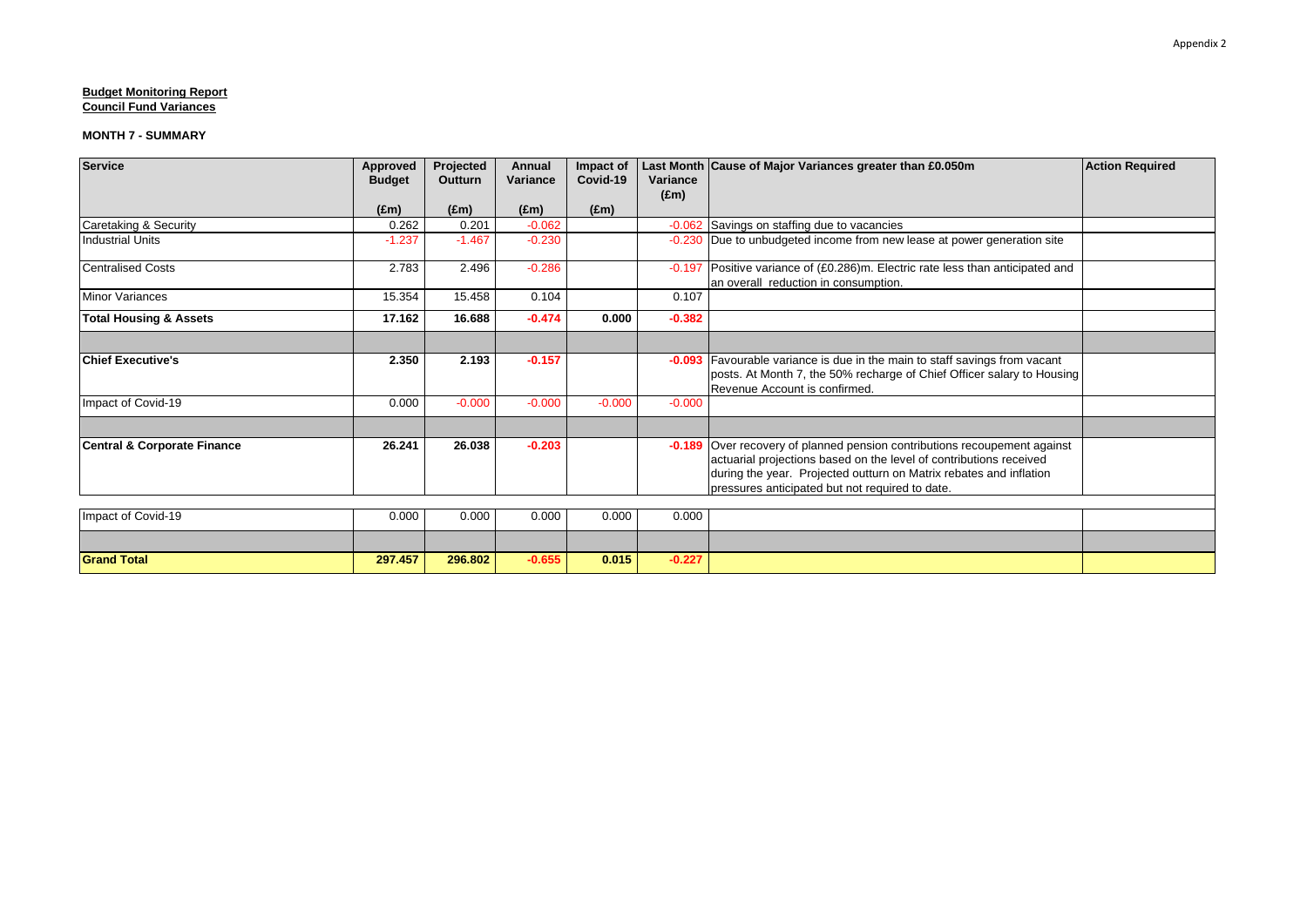| 2021/22 Efficiencies Outturn Tracker - M7                                  |                                     |                            |                          |                             |                                    |                                      |                                                                                                                                                             |
|----------------------------------------------------------------------------|-------------------------------------|----------------------------|--------------------------|-----------------------------|------------------------------------|--------------------------------------|-------------------------------------------------------------------------------------------------------------------------------------------------------------|
|                                                                            | <b>Efficiency Description</b>       | <b>Accountable Officer</b> | <b>Efficiency Target</b> | <b>Projected Efficiency</b> | (Under)/Over<br><b>Achievement</b> | Efficiency<br>Open/Closed  <br>(O/C) | Confidence in<br><b>Achievement of Efficiency</b><br>Based on (see below)<br>$R = High Assumption$<br>A = Medium Assumption<br><b>G</b> = Figures Confirmed |
| <b>Portfolio</b>                                                           |                                     |                            | 2021/22                  | 2021/22                     | 2021/22                            |                                      |                                                                                                                                                             |
|                                                                            |                                     |                            | £m                       | £m                          | £m                                 |                                      |                                                                                                                                                             |
| Corporate<br><b>Employer Pension Contributions</b>                         | Reduced requirement due to recovery | Rachel Parry Jones         | 0.300                    | 0.300                       | 0.000                              | C                                    | G                                                                                                                                                           |
| Workforce - Vacant Post                                                    | <b>Reduction of Post</b>            | Rachel Parry Jones         | 0.030                    | 0.030                       | 0.000                              | $\mathsf{C}$                         | G                                                                                                                                                           |
| <b>Remote Working Impacts</b>                                              | <b>Reduced Operating Costs</b>      | Rachel Parry Jones         | 0.070                    | 0.070                       | 0.000                              | $\mathsf{C}$                         | G                                                                                                                                                           |
| <b>Remote Working Impacts</b>                                              | <b>Reduced Travel</b>               | All                        | 0.200                    | 0.200                       | 0.000                              | C                                    | G                                                                                                                                                           |
| Price Inflation                                                            | Removal of Price Inflation          | Rachel Parry Jones         | 0.113                    | 0.113                       | 0.000                              | $\mathsf{C}$                         | G                                                                                                                                                           |
| <b>Total Corporate Services</b>                                            |                                     |                            | 0.713                    | 0.713                       | 0.000                              |                                      |                                                                                                                                                             |
|                                                                            |                                     |                            |                          |                             |                                    |                                      |                                                                                                                                                             |
| <b>Housing &amp; Assets</b>                                                |                                     |                            |                          |                             |                                    |                                      |                                                                                                                                                             |
| Property Savings (inc Demolition of Phases 3&4; utility savings)           |                                     | <b>Neal Cockerton</b>      | 0.450                    | 0.450                       | 0.000                              | C                                    | G                                                                                                                                                           |
| <b>NDR Inflationary Savings</b>                                            |                                     | <b>Neal Cockerton</b>      | 0.120                    | 0.120                       | 0.000                              | C                                    | G                                                                                                                                                           |
| Climate Change Levy                                                        |                                     | <b>Neal Cockerton</b>      | 0.295                    | 0.295                       | 0.000                              | $\mathsf{C}$                         | G                                                                                                                                                           |
| <b>Total Housing &amp; Assets</b>                                          |                                     |                            |                          |                             |                                    |                                      |                                                                                                                                                             |
|                                                                            |                                     |                            | 0.865                    | 0.865                       | 0.000                              |                                      |                                                                                                                                                             |
| <b>Social Services</b>                                                     |                                     |                            |                          |                             |                                    |                                      |                                                                                                                                                             |
| Vacancy Management Saving                                                  | Approriate Vacancy Management       | Neil Ayling                | 0.030                    | 0.030                       | 0.000                              | O                                    | G                                                                                                                                                           |
| Strategic Use of Grant Funding                                             | Core Funding Replacement Solution   | Neil Ayling                | 0.060                    | 0.060                       | 0.000                              | O                                    | G                                                                                                                                                           |
| Social Care Workforce Grant                                                |                                     | <b>Neil Ayling</b>         | 0.430                    | 0.430                       | 0.000                              | $\circ$                              | G                                                                                                                                                           |
| <b>Total Social Services</b>                                               |                                     |                            | 0.520                    | 0.520                       | 0.000                              |                                      |                                                                                                                                                             |
|                                                                            |                                     |                            |                          |                             |                                    |                                      |                                                                                                                                                             |
| <b>Education &amp; Youth</b>                                               |                                     |                            |                          |                             |                                    |                                      |                                                                                                                                                             |
| <b>Integrated Youth Provision</b>                                          | Youth Centres - Premises            | <b>Claire Homard</b>       | 0.020                    | 0.020                       | 0.000                              | $\circ$                              | G                                                                                                                                                           |
| <b>Total Education &amp; Youth</b>                                         |                                     |                            | 0.020                    | 0.020                       | 0.000                              |                                      |                                                                                                                                                             |
|                                                                            |                                     |                            |                          |                             |                                    |                                      |                                                                                                                                                             |
| <b>Streetscene &amp; Transportation</b>                                    |                                     |                            |                          |                             |                                    |                                      |                                                                                                                                                             |
| Discretionary Transport Review - Post 16 Transport                         | Joint with Education                | Steve O Jones              |                          |                             |                                    |                                      |                                                                                                                                                             |
|                                                                            |                                     |                            | 0.200                    | 0.200                       | 0.000                              | O                                    |                                                                                                                                                             |
| <b>Total Streetscene &amp; Transportation</b>                              |                                     |                            |                          |                             |                                    |                                      |                                                                                                                                                             |
|                                                                            |                                     |                            | 0.200                    | 0.200                       | 0.000                              |                                      |                                                                                                                                                             |
|                                                                            |                                     |                            |                          |                             |                                    |                                      |                                                                                                                                                             |
| Planning, Environment & Economy                                            |                                     |                            |                          |                             |                                    |                                      |                                                                                                                                                             |
| <b>Planning Policy</b><br><b>Total Planning, Environment &amp; Economy</b> | <b>Reduction of Post</b>            | <b>Andy Roberts</b>        | 0.045                    | 0.045                       | 0.000                              | $\mathsf{C}$                         | G.                                                                                                                                                          |
|                                                                            |                                     |                            | 0.045                    | 0.045                       | 0.000                              |                                      |                                                                                                                                                             |
| Total 2021/22 Budget Efficiencies                                          |                                     |                            | 2.363                    | 2.363                       | 0.000                              |                                      |                                                                                                                                                             |
|                                                                            |                                     |                            |                          |                             |                                    |                                      |                                                                                                                                                             |

|                                                           | $\frac{9}{6}$ |       |
|-----------------------------------------------------------|---------------|-------|
| <b>Total 2021/22 Budget Efficiencies</b>                  | 100           | 2.363 |
| Total Projected 2021/22 Budget Efficiencies Underachieved |               | 0.000 |
| Total Projected 2021/22 Budget Efficiencies Achieved      | 100           | 2.363 |
| Total 2021/22 Budget Efficiencies (Less Previously agreed |               |       |
| Decisions)                                                | 100           | 0.000 |
| Total Projected 2021/22 Budget Efficiencies Underachieved |               | 0.000 |
| Total Projected 2021/22 Budget Efficiencies Achieved      |               | 0.000 |

#### **Corporate Efficiencies Remaining from Previous Years**

| Income Target Remaining                                |                       | £m      |         |
|--------------------------------------------------------|-----------------------|---------|---------|
| Income Target Efficiency remaining from Previous Years | <b>All Portfolios</b> | 0.051   |         |
| Increased income from Registrars service               |                       | (0.010) |         |
| <b>Total Income Efficiency Remaining</b>               |                       | 0.041   | (0.041) |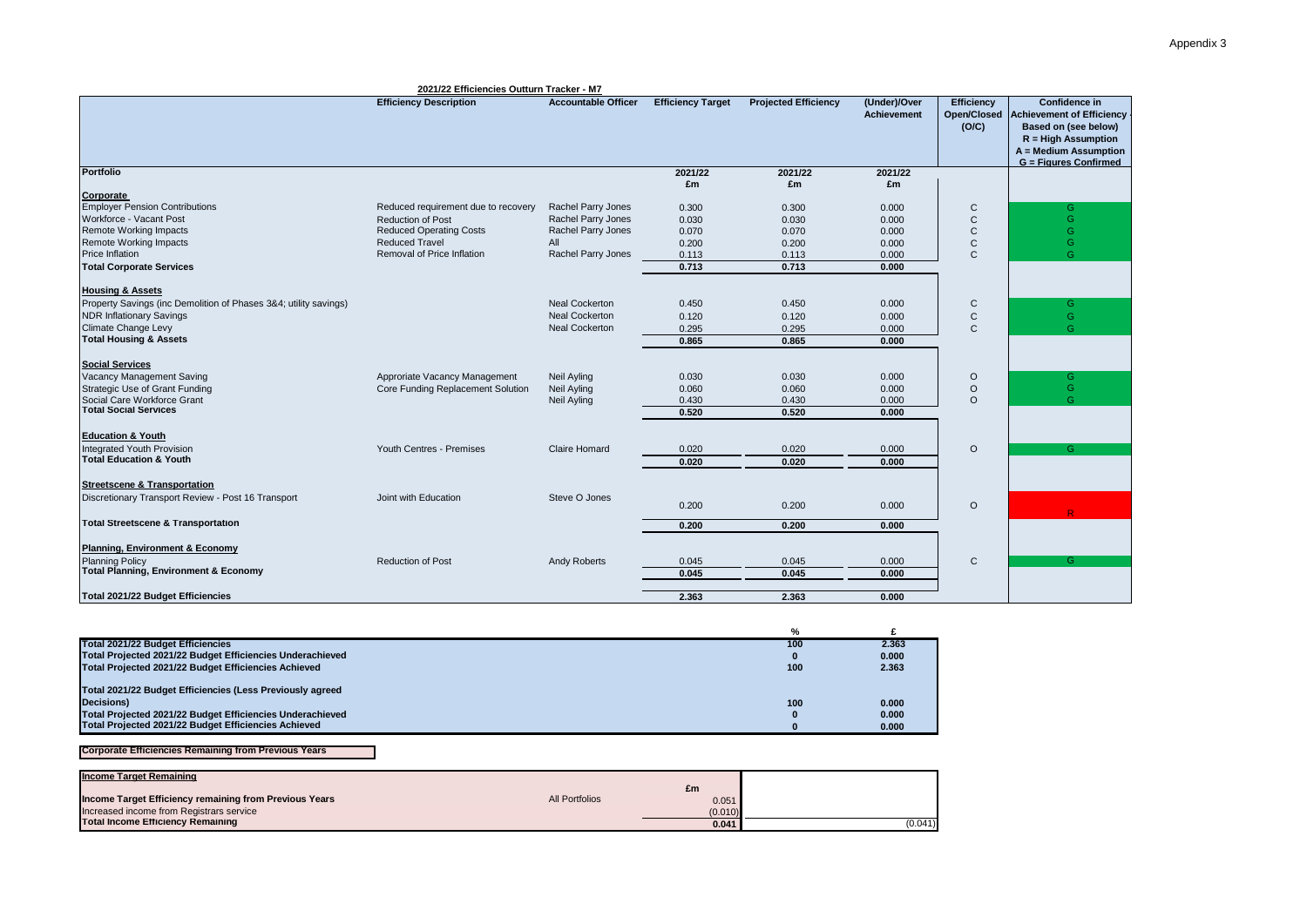# **Movements on Council Fund Unearmarked Reserves**

|                                                                     | £m      | £m      |
|---------------------------------------------------------------------|---------|---------|
| Total Reserves as at 1 April 2021                                   | 14.061  |         |
| Less - Base Level                                                   | (5.769) |         |
| Total Reserves above base level available for delegation to Cabinet |         | 8.292   |
| Add - Transfer to Reserve Budget 2021/22                            |         | 0.471   |
| Add - Transfer from Earmarked Reserves (approved Month 5)           |         | 0.585   |
| Less - COVID-19 Emergency Funding Allocation*                       |         | (2.317) |
| Less - Investment in Change (approved Month 2)                      |         | 0.400   |
| Less - Severe Weather (approved Month 2)                            |         | 0.250   |
| Less - Organisational Capacity Estimate (approved month 5)          |         | 0.103   |
| Less - Childrens Services Social Work Costs (approved Month 5)      |         | 0.183   |
| Less - Teachers Pay Award (after additional funding)                |         | 0.207   |
| Add - Month 7 projected outturn                                     |         | (0.655) |
| Less - projected national pay award increase                        |         |         |
| <b>Total Contingency Reserve available for use</b>                  |         | 6.543   |